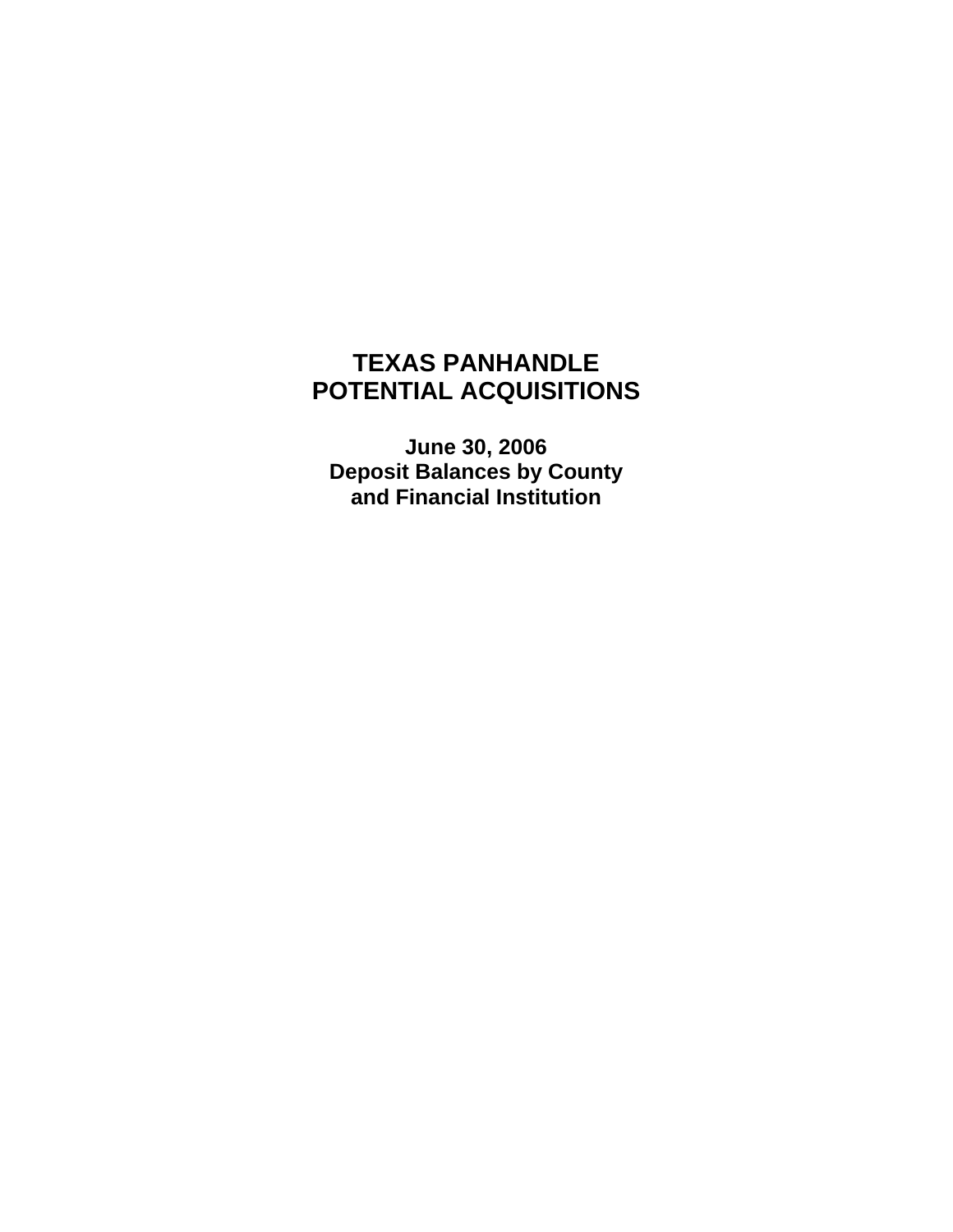April 26, 2007

- TO: Chief Financial Officer Financial Group, Inc.
- FROM: Rich Place Informed Decisions, LLC

This memo was prepared as if Informed Decisions, LLC had been engaged to identify merger candidates - potential acquisitions - in the Texas Panhandle for a \$300 million financial institution.

A comprehensive list of all financial institutions in the geographical area specified by the client was developed using deposit balances reported by county. Those institutions that are not viable merger candidates are identified and listed separately. The remaining list can be further refined and prioritized based on the client's knowledge of the markets and financial institutions.

This process is undertaken to identify and prioritize those financial institutions that the client could contact regarding a potential merger. The intention is to establish and maintain a relationship with merger candidates, not necessarily to initiate an immediate transaction. For a community bank, the decision to sell is often driven by the personal considerations and preferences of the shareholders. By maintaining contact, management becomes familiar with the bank's operations and situations that may motivate the shareholders to sell, which improves the probability of completing a successful transaction.

An example: the outside Chairman of a \$100 million community bank drove over to the next county seat to talk to the owner of a \$20 million bank about selling. The seller wasn't ready, yet. Talks continued for nearly three years. When the time was right, the Chairman got the first call and had a slight edge over a competing bidder. This acquisition profitably expanded the acquirer's market and facilitated further expansion.

Super-regional holding companies have staffs dedicated to this process. A community bank can establish a calling program at minimal cost. Such a program enhances long-term planning, which may include de novo branching; generates useful information for evaluating transactions; and provides other benefits even if an acquisition is never completed.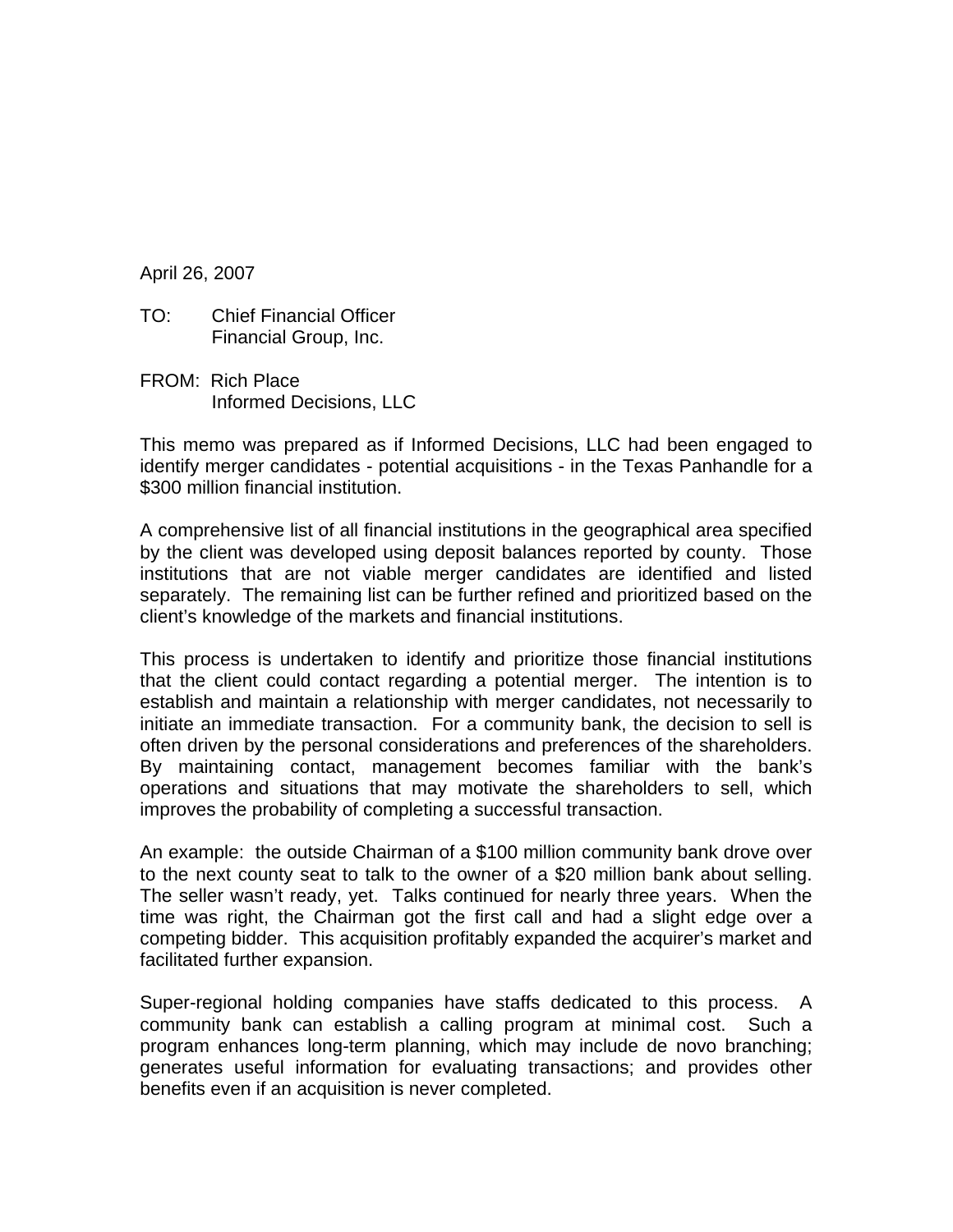Potential branch purchases can be identified through the market analysis. Institutions with limited deposits, low market share and insufficient growth prospects may decide to divest its branches. Knowledge of these situations may warrant contacting the potential seller. Again, the goal is not to initiate an immediate transaction; rather, management can be prepared to react quickly when the decision to divest is made.

Be prepared: the analysis and calling program also provides information on potential buyers and their probable targets. With this information, management is prepared if approached by an acquirer; if shareholders raise questions regarding expansion or a possible sale; or when the time is right.

**DEPOSIT DATA:** All financial institutions (commercial banks, savings banks, and thrifts) with branches in the specified geographic area are identified by county. This analysis uses June  $30<sup>th</sup>$  deposit data reported by the FDIC. County deposits provide control balances to assure that all financial institutions have been identified and considered. However, such balances may include brokered CDs that overstate the deposits relative to the actual market.

**EXHIBIT ONE - TARGET GEOGRAPHIC AREA:** This is the top six tiers of counties in the Texas Panhandle. It encompasses the thirty-four counties in EXHIBIT ONE. Page one lists the counties alphabetically with the principle city; a map is also included. Page two presents the counties in descending order by deposits.

**EXHIBIT TWO - MERGER CANDIDATES:** Fifty-eight financial institutions were reported as having branches and deposits in the 34 counties. Thirty-one are presented in the top section of EXHIBIT TWO for further consideration. The 22 listed in the middle section are excluded because a large portion of their deposits are outside the specified area, with the cutoff set around 60%. Financial institutions that are too large to be acquired are presented at the bottom of the exhibit. The data is preserved for the client's review in the event there is something beyond the numbers that may warrant further consideration.

The size limit is based on the client's total assets and available equity; its capacity, and inclination, for raising additional capital; and an acceptable ratio of tangible common equity to tangible assets. The client has total tangible assets of \$300 million and tangible common equity of \$36 million with no trust preferred financing. Management would prefer to maintain the tangible common equity ratio at 8.0% but might be willing to accept 7.0% for an exceptional acquisition. Raising additional capital, including trust preferred financing, is possible but the client's intent is to utilize excess equity.

Price multiples of 1.75 and 2.00 are applied to the target equity ratios to estimate the goodwill created in the transaction and the total assets supportable by the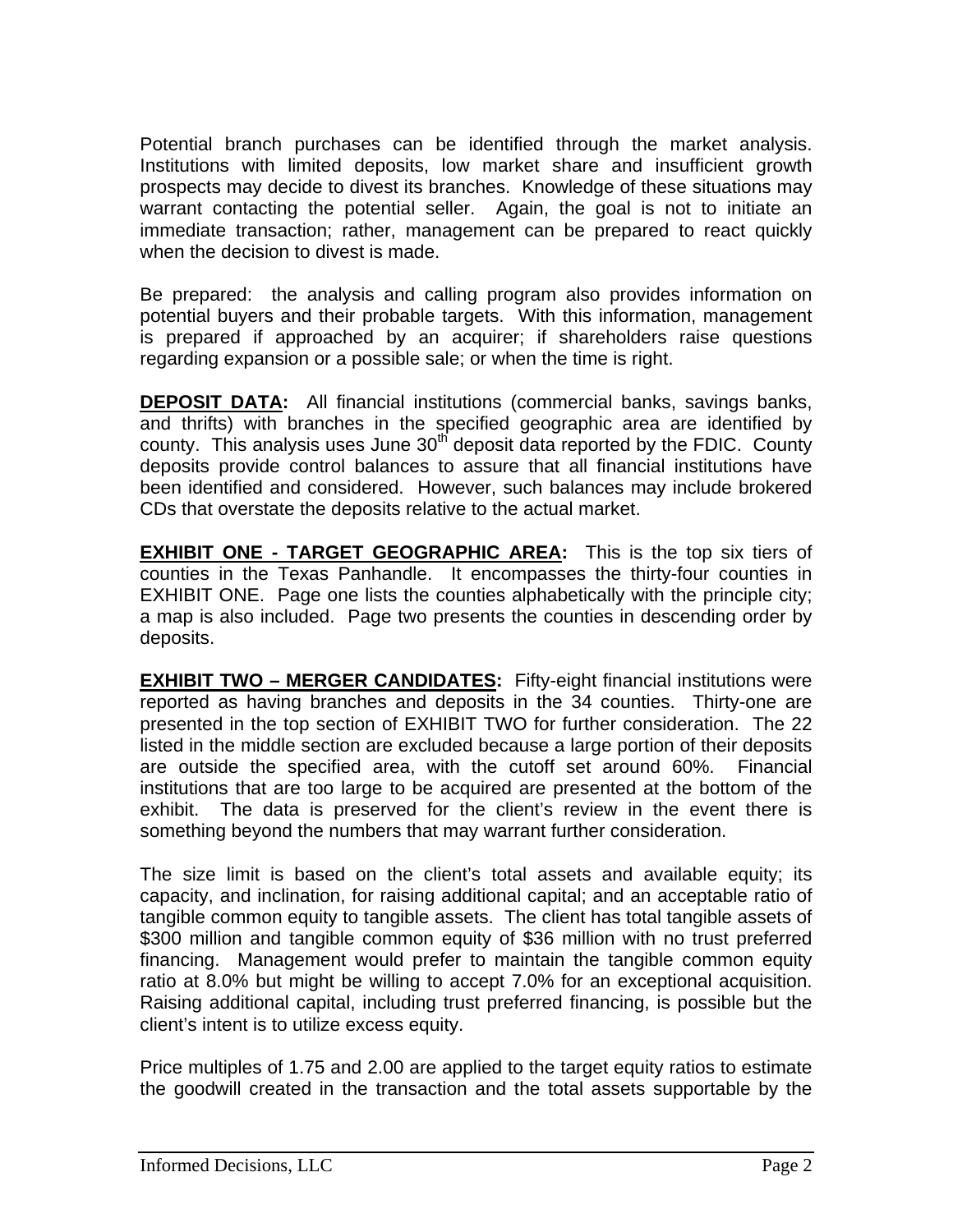resulting tangible equity; the underlying calculations are presented in the SUPPLEMENTAL EXHIBIT following the numbered exhibits. Based on these parameters and calculations, the total tangible assets that the client can acquire would be between \$75 million and \$125 million. Historically, deposits have approximated 90% of total assets so the maximum deposit balances to be considered would approximate \$110 million.

Through this process, 31 potential merger candidates were identified from the 34 counties based on reported deposits and the client's parameters. One financial institution has deposits in excess of \$110 million but is included for consideration because the consolidated balance sheet can be downsized to accommodate such an acquisition.

The initial listing is prioritized based on size; generally, one or two larger acquisitions would be preferable to multiple smaller acquisitions. Other screens could be applied to a larger area, such as a state with diverse markets, but are not required for this example. The next step is for the client to review this list and the two lists of excluded institutions given its knowledge of the banks and their ownership, management and markets. Such non-financial factors and client preferences are used to prioritize the calling program. In some cases, obtaining financial data readily available from regulatory reports may be warranted.

EXHIIBTS THREE and FOUR provide the detailed deposit data used to develop the list in EXHIBIT TWO.

**EXHIBIT THREE – FINANCIAL INSTITUTIONS:** This presents the deposit balances and market share for each financial institution that was developed by county in EXHIBIT FOUR. It allows management to evaluate a specific merger candidate based on branch locations and market share.

**EXHIBIT FOUR – DEPOSITS BY COUNTY:** This exhibit was developed to identify each financial institution's deposits by county and calculate market share. These results are carried forward to EXHIBIT THREE and restated by financial institution.

**EXHBIT FIVE – HOLDING COMPANIES WITH BANK SUBSIDIARIES:** The holding company, as opposed to the bank, is generally the entity to be acquired. However, management may be more familiar with the bank name. This exhibit cross-references the holding company to its bank subsidiaries.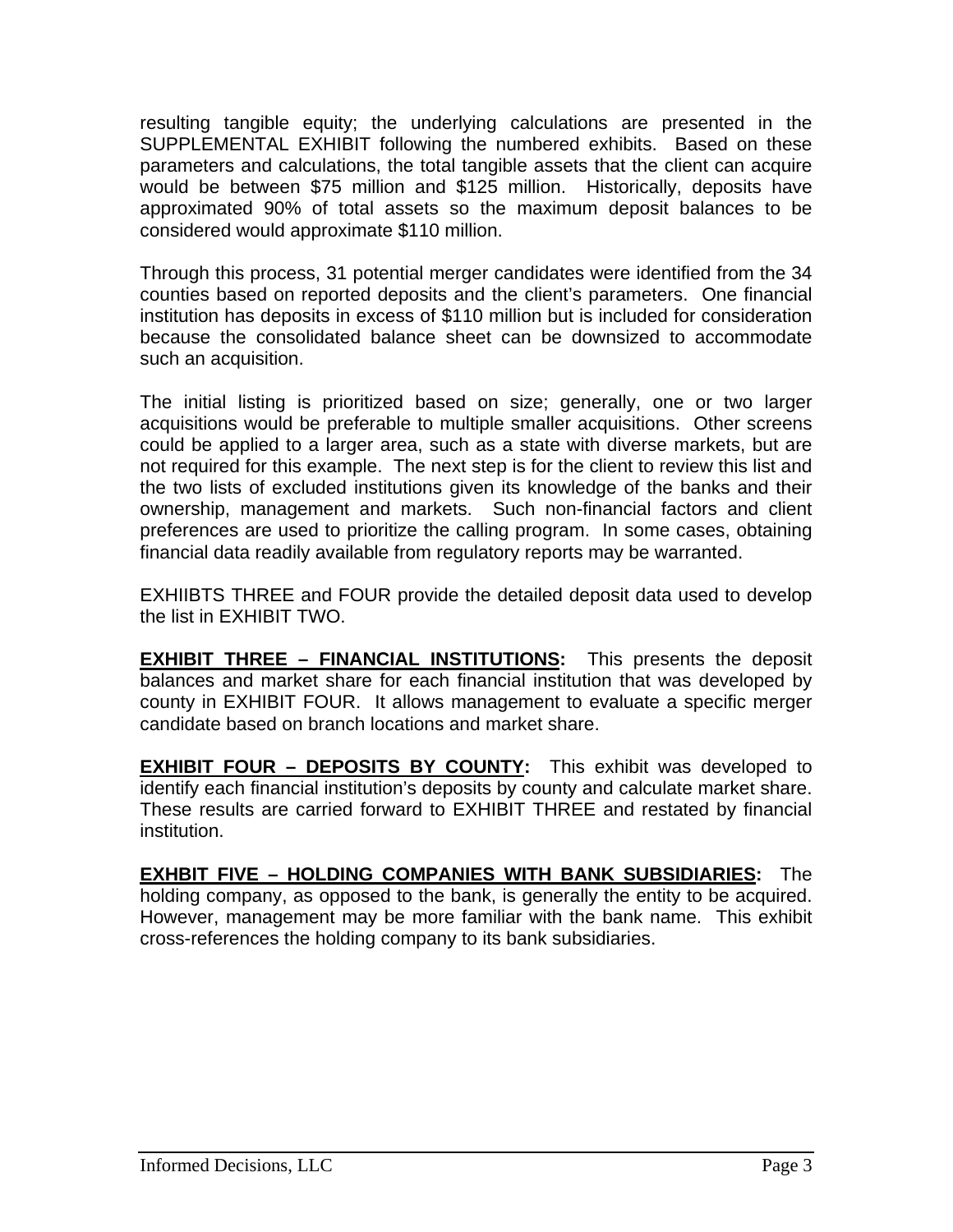## **EXHIBIT ONE TEXAS PANHANDLE ALPHABETIC COUNTY LIST WITH PRINCIPLE CITY AND DEPOSITS JUNE 30, 2006 (millions)**

|                |                  | <b>Principle</b>    | June 30, 2006   |
|----------------|------------------|---------------------|-----------------|
|                | <b>County</b>    | <b>City</b>         | <b>Deposits</b> |
| 1              | Armstrong        | Claude              | \$20.5          |
| $\overline{2}$ | <b>Bailey</b>    | Muleshoe            | 88.8            |
| 3              | <b>Briscoe</b>   | Silverton, Quitaque | 47.1            |
| 4              | Carson           | Panhandle           | 77.3            |
| 5              | Castro           | <b>Dimmitt</b>      | 82.6            |
| 6              | <b>Childress</b> | Childress           | 117.5           |
| 7              | Collingsworth    | Wellington          | 63.9            |
| 8              | Cottle           | Paducah             | 49.6            |
| 9              | Dallam           | Dalhart             | 168.4           |
| 10             | Deaf Smith       | Hereford            | 197.9           |
| 11             | Donley           | Clarendon           | 80.6            |
| 12             | Floyd            | Floydada            | 106.0           |
| 13             | Foard            | Crowell             | 20.8            |
| 14             | Gray             | Pampa               | 326.5           |
| 15             | Hale             | Plainview           | 402.7           |
| 16             | Hall             | Memphis             | 64.4            |
| 17             | Hansford         | Spearman            | 174.8           |
| 18             | Hardeman         | Quanah              | 58.9            |
| 19             | Hartley          | Hartley, Channing   | 16.4            |
| 20             | Hemphill         | Canadian            | 118.8           |
| 21             | Hutchinson       | <b>Borger</b>       | 166.1           |
| 22             | Lamb             | Littlefield         | 246.0           |
| 23             | Lipscomb         | <b>Booker</b>       | 76.9            |
| 24             | Moore            | Dumas               | 161.0           |
| 25             | Motley           | Matador             | 11.1            |
| 26             | Ochiltree        | Perryton            | 267.4           |
| 27             | Oldham           | Vega                | 11.0            |
| 28             | Parmer           | Friona              | 164.4           |
| 29             | Potter           | Amarillo            | 2,547.3         |
| 30             | Randall          | Amarillo            | 945.2           |
| 31             | <b>Roberts</b>   | Miami               | 10.8            |
| 32             | Sherman          | Stratford           | 69.1            |
| 33             | Swisher          | Tulia               | 118.2           |
| 34             | Wheeler          | Shamrock            | 135.2           |
|                | <b>TOTAL</b>     |                     | \$7,213.2       |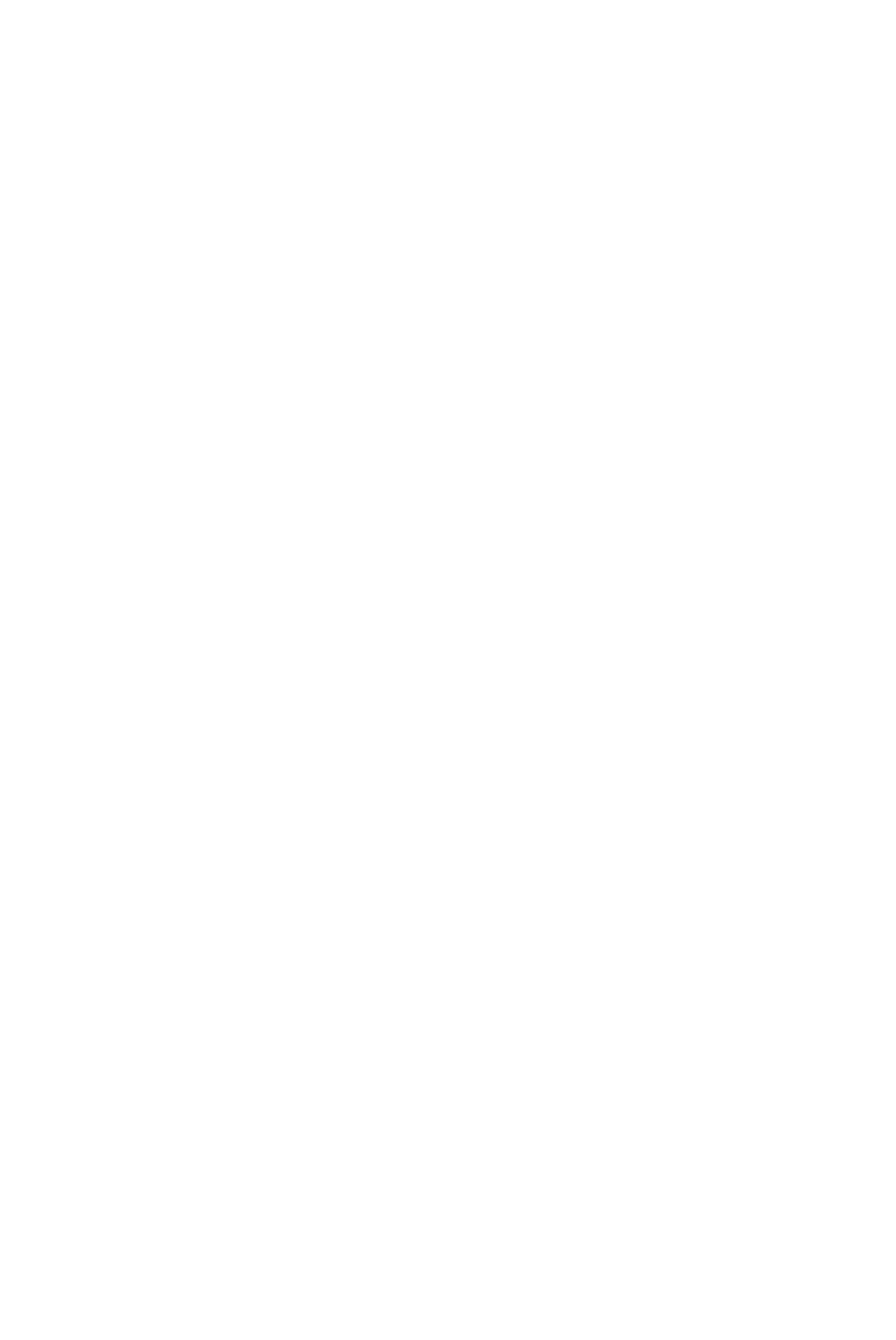#### **EXHIBIT ONE TEXAS PANHANDLE SUMMARY OF COUNTIES BY TOTAL DEPOSITS JUNE 30, 2006 (millions)**

**June 30, 2006 County Deposits** 1 Potter \$2,547.3 Randall 945.2 2 3 Hale 402.7 Gray 326.5 4 Ochiltree 267.4 5 Lamb 246.0 6 7 Deaf Smith 197.9 8 Hansford 174.8 Dallam 168.4 9 10 Hutchinson 166.1 11 Parmer 164.4 12 Moore 161.0 13 Wheeler 135.2 14 Hemphill 118.8 15 Swisher 118.2 16 Childress 117.5 17 Floyd 106.0 18 Bailey 88.8 19 Castro 82.6 Donley 80.6 20 Carson 77.3 21 Lipscomb 76.9 22 23 Sherman 69.1 24 Hall 64.4 Collingsworth 63.9 25 Hardeman 58.9 26 27 Cottle 49.6 Briscoe 47.1 28 Foard 20.8 29 Armstrong 20.5 30 31 Hartley 16.4 32 Motley 11.1 Oldham 11.0 33 Roberts 10.8 34 TOTAL \$7,213.2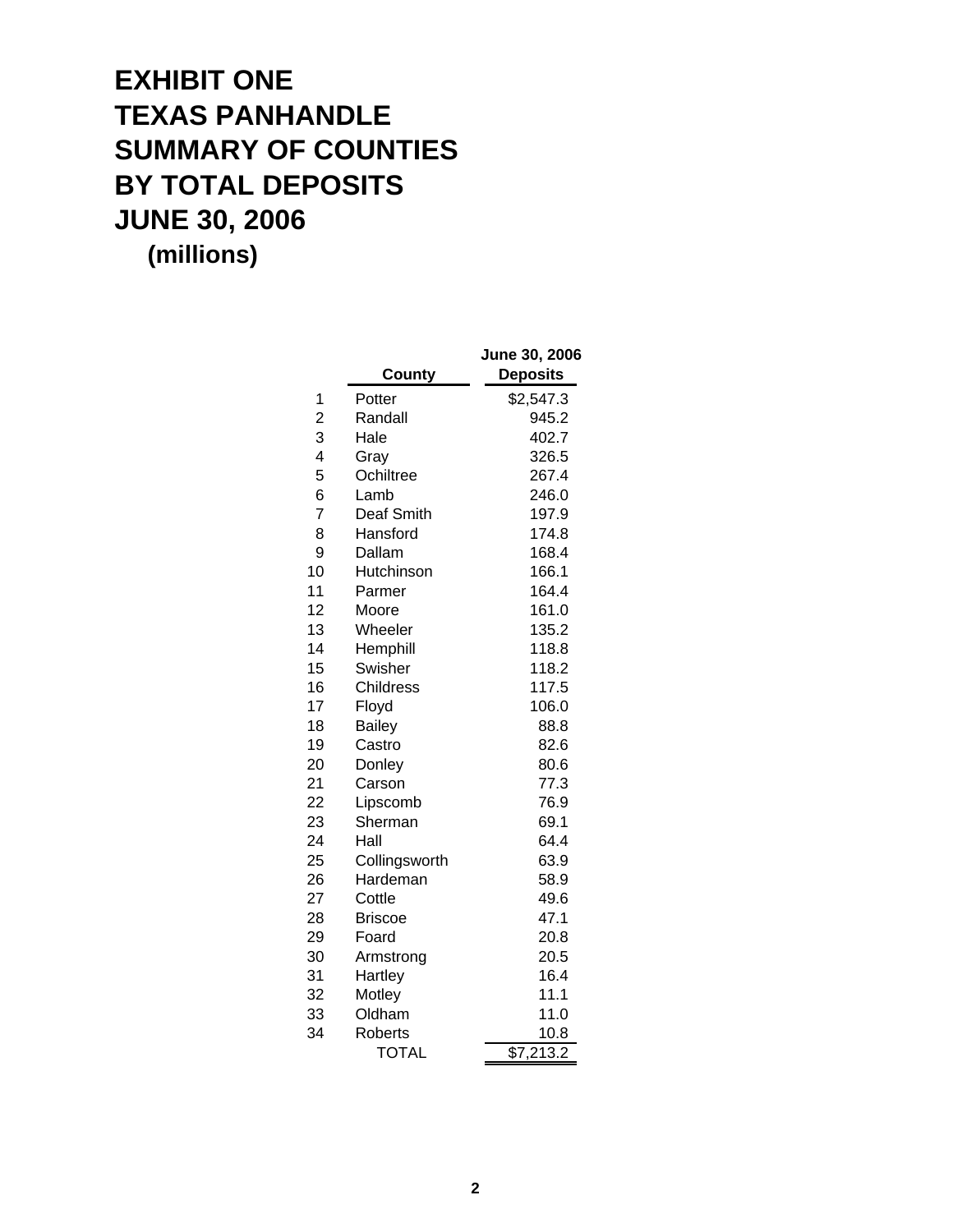#### **EXHIBIT TWO TEXAS PANHANDLE CONTACT PRIORITIES JUNE 30, 2006 Total**

|                         | <b>Financial Institution</b>     | <b>Hqtr</b><br><b>State</b> | <b>Type</b>           | ι νιαι<br><b>Institution</b><br><b>Deposits</b> | In-market<br><b>Deposits</b> | <b>Branch</b><br>Count  | $%$ of<br>Institution |
|-------------------------|----------------------------------|-----------------------------|-----------------------|-------------------------------------------------|------------------------------|-------------------------|-----------------------|
|                         | <b>MERGER CANDIDATES</b>         |                             |                       |                                                 |                              |                         |                       |
| 1                       | Stratford Bancshares, Inc.       | <b>TX</b>                   | <b>Bank</b>           | \$122.4                                         | \$122.4                      | 3                       | 100.0%                |
| $\overline{2}$          | WSB Bancshares, Inc.             | <b>TX</b>                   | <b>Bank</b>           | 100.5                                           | 100.5                        | 5                       | 100.0%                |
| 3                       | ISB Holdings, Inc.               | <b>TX</b>                   | <b>SB</b>             | 84.7                                            | 84.7                         | $\overline{\mathbf{c}}$ | 100.0%                |
| $\overline{\mathbf{4}}$ | Spearman Bancshares              | <b>TX</b>                   | <b>Bank</b>           | 83.1                                            | 83.1                         | $\overline{2}$          | 100.0%                |
| 5                       | Perryton Bancshares              | <b>TX</b>                   | <b>Bank</b>           | 70.8                                            | 70.8                         | 1                       | 100.0%                |
| 6                       | Childress Bancshares, Inc.       | <b>TX</b>                   | <b>Bank</b>           | 68.6                                            | 68.6                         | $\overline{2}$          | 100.0%                |
| $\overline{7}$          | <b>Security State Bank</b>       | <b>TX</b>                   | <b>Bank</b>           | 67.9                                            | 67.9                         | 1                       | 100.0%                |
| 8                       | First Canadian Bancorp           | <b>TX</b>                   | <b>Bank</b>           | 66.6                                            | 66.6                         | $\overline{c}$          | 100.0%                |
| 9                       | DG Partnership, Ltd              | <b>TX</b>                   | <b>Bank</b>           | 66.4                                            | 66.4                         | 3                       | 100.0%                |
| 10                      | Dalhart FS&LA                    | <b>TX</b>                   | <b>Thrift</b>         | 66.3                                            | 66.3                         | $\overline{c}$          | 100.0%                |
| 11                      | <b>High Plains Bancshares</b>    | <b>TX</b>                   | Bank                  | 66.0                                            | 66.0                         | $\overline{2}$          | 100.0%                |
| 12                      | <b>Floyd County Bancshares</b>   | <b>TX</b>                   | <b>Bank</b>           | 64.9                                            | 64.9                         | 1                       | 100.0%                |
| 13                      | <b>First State Bankshares</b>    | <b>TX</b>                   | <b>Bank</b>           | 64.5                                            | 64.5                         | 1                       | 100.0%                |
| 14                      | XIT Bancshares, Inc.             | <b>TX</b>                   | <b>Bank</b>           | 60.2                                            | 56.3                         | 3                       | 93.4%                 |
| 15                      | First Paducah Bancshs, TX        | <b>TX</b>                   | <b>Bank</b>           | 43.2                                            | 43.2                         | 1                       | 100.0%                |
| 16                      | <b>First State of Mobeetie</b>   | <b>TX</b>                   | <b>Bank</b>           | 43.1                                            | 43.1                         | $\overline{\mathbf{c}}$ | 100.0%                |
| 17                      | <b>First Dalhart Bancshares</b>  | <b>TX</b>                   | <b>Bank</b>           | 43.0                                            | 43.0                         | 1                       | 100.0%                |
| 18                      | <b>Falcon Bancorporation</b>     | <b>TX</b>                   | <b>Bank</b>           | 40.4                                            | 40.4                         | $\overline{c}$          | 100.0%                |
| 19                      | First FS&LA Littlefield TX       | <b>TX</b>                   | <b>Thrift</b>         | 35.7                                            | 35.7                         | $\overline{c}$          | 100.0%                |
| 20                      | Quitaque National Corp.          | <b>TX</b>                   | <b>Bank</b>           | 32.3                                            | 32.3                         | 1                       | 100.0%                |
| 21                      | Northern Bancshares, Inc.        | <b>TX</b>                   | <b>Bank</b>           | 31.4                                            | 31.4                         | $\overline{c}$          | 100.0%                |
| 22                      | <b>Groom Bancshares</b>          | <b>TX</b>                   | <b>Bank</b>           | 29.7                                            | 29.7                         | $\overline{2}$          | 100.0%                |
| 23                      | Quannah Financial Corp.          | <b>TX</b>                   | <b>Bank</b>           | 27.6                                            | 27.6                         | 1                       | 100.0%                |
| 24                      | <b>GSB Bancshares</b>            | <b>TX</b>                   | <b>Bank</b>           | 27.3                                            | 27.3                         | 1                       | 100.0%                |
| 25                      | <b>Kress National Bancshares</b> | <b>TX</b>                   | <b>Bank</b>           | 24.4                                            | 24.4                         | 1                       | 100.0%                |
| 26                      | Miami Bancshares, Inc.           | <b>TX</b>                   | <b>Bank</b>           | 24.4                                            | 24.4                         | $\overline{2}$          | 100.0%                |
| 27                      | Donley County Bancshs            | <b>TX</b>                   | <b>Bank</b>           | 24.2                                            | 24.2                         | 1                       | 100.0%                |
| 28                      | <b>First State Bank</b>          | <b>TX</b>                   | <b>Bank</b>           | 20.8                                            | 20.8                         | 1                       | 100.0%                |
| 29                      | Crowell Bancshares, Inc.         | <b>TX</b>                   | <b>Bank</b>           | 20.8                                            | 20.8                         | 1                       | 100.0%                |
| 30                      | <b>First Amherst Bancshares</b>  | <b>TX</b>                   | <b>Bank</b>           | 12.0                                            | 12.0                         | 1                       | 100.0%                |
| 31                      | GrayCo Bancshares                | <b>TX</b>                   | <b>Bank</b>           | 10.3                                            | 10.3                         | 1                       | 100.0%                |
|                         |                                  |                             | <b>TOTAL DEPOSITS</b> |                                                 | \$1,539.4                    | 53                      |                       |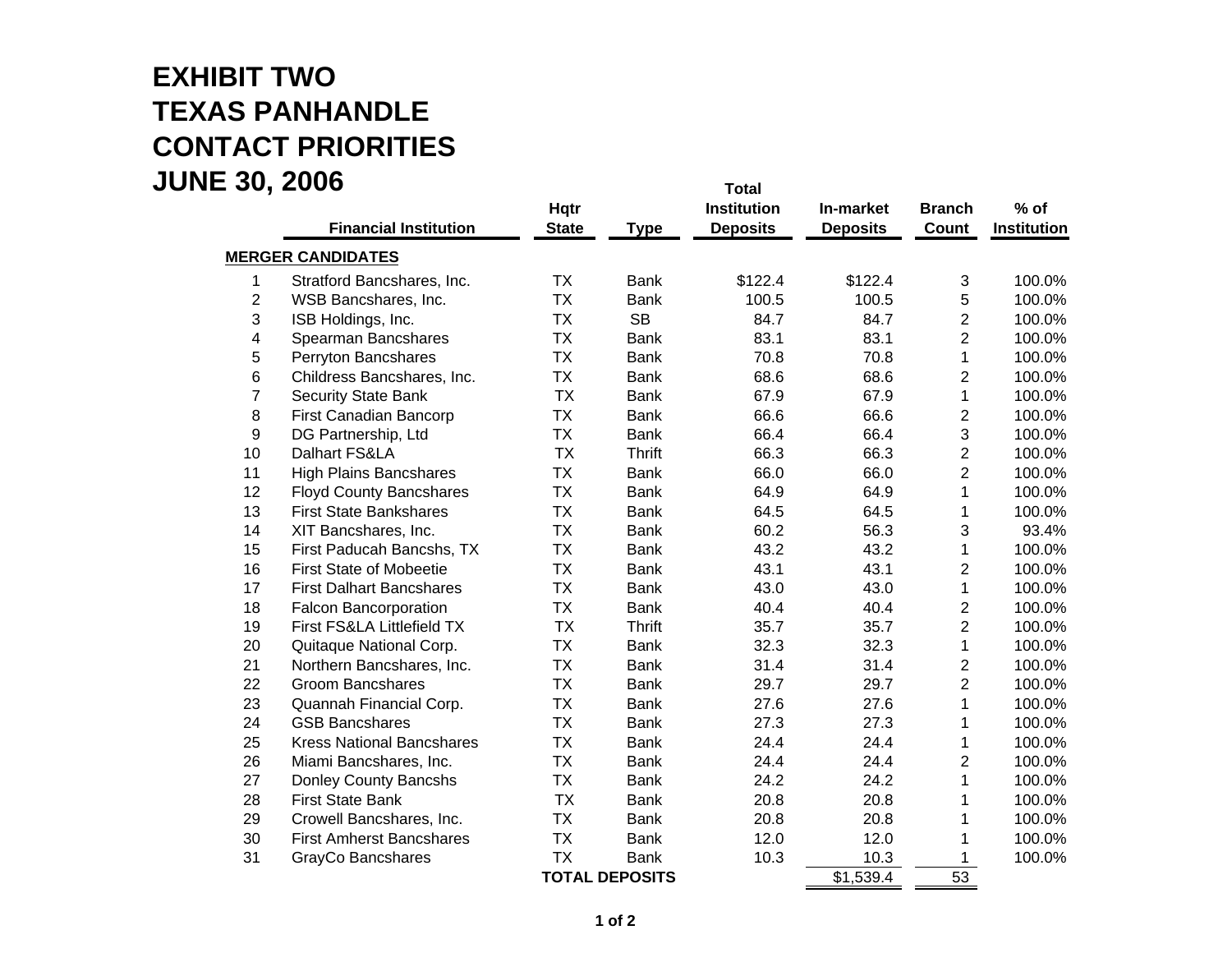#### **EXHIBIT TWO TEXAS PANHANDLE CONTACT PRIORITIES JUNE 30, 2006 Total**

|                         |                                   |              |                       | ι νιαι             |                 |                |             |
|-------------------------|-----------------------------------|--------------|-----------------------|--------------------|-----------------|----------------|-------------|
|                         |                                   | <b>Hqtr</b>  |                       | <b>Institution</b> | In-market       | <b>Branch</b>  | $%$ of      |
|                         | <b>Financial Institution</b>      | <b>State</b> | <b>Type</b>           | <b>Deposits</b>    | <b>Deposits</b> | <b>Count</b>   | Institution |
|                         | <b>EXCLUDED: % IN MARKET</b>      |              |                       |                    |                 |                |             |
| 1                       | Bank of America Corp.             | NC           | <b>Bank</b>           | \$590,620          | \$515.3         | 12             | 0.1%        |
| $\overline{2}$          | Wells Fargo & Company             | CA           | <b>Bank</b>           | 308,987            | 473.5           | 12             | 0.2%        |
| 3                       | Plains Bancorp, Inc.              | <b>TX</b>    | <b>Bank</b>           | 446                | 258.8           | 9              | 58.0%       |
| $\overline{\mathbf{4}}$ | CitiGroup, Inc.                   | <b>NY</b>    | <b>Bank</b>           | 224,597            | 225.2           | 9              | 0.1%        |
| 5                       | JPMorgan Chase & Co.              | <b>NY</b>    | <b>Bank</b>           | 462,295            | 203.6           | 3              | 0.0%        |
| 6                       | Olney Bancshares of TX            | <b>TX</b>    | <b>Bank</b>           | 764                | 202.3           | $\bf 8$        | 26.5%       |
| $\overline{7}$          | Waupaca Bancorporation            | WI           | <b>Bank</b>           | 385                | 152.3           | 3              | 39.5%       |
| 8                       | American State Fin Corp.          | <b>TX</b>    | <b>Bank</b>           | 1,690              | 149.3           | 3              | 8.8%        |
| 9                       | World Savings Bank FSB            | CA           | <b>Thrift</b>         | 61,321             | 109.2           | 1              | 0.2%        |
| 10                      | <b>First Financial Bankshares</b> | <b>TX</b>    | <b>Bank</b>           | 2,372              | 88.4            | 1              | 3.7%        |
| 11                      | South Plains Financial            | <b>TX</b>    | <b>Bank</b>           | 1,001              | 64.5            | 5              | 6.4%        |
| 12                      | <b>McLaughlin Bancshares</b>      | <b>TX</b>    | <b>Bank</b>           | 105                | 53.3            | 4              | 50.6%       |
| 13                      | Baylor Bancshres, Inc.            | <b>TX</b>    | <b>Bank</b>           | 170                | 44.2            | 4              | 25.9%       |
| 14                      | Eggemeyer Advisory Corp.          | CA           | <b>Bank</b>           | 4,528              | 41.1            | 1              | 0.9%        |
| 15                      | City Bancorp, Inc.                | <b>TX</b>    | <b>Bank</b>           | 65                 | 37.9            | $\overline{2}$ | 58.1%       |
| 16                      | Triple J Financial                | <b>TX</b>    | <b>Bank</b>           | 76                 | 29.1            | $\overline{2}$ | 38.4%       |
| 17                      | Lubco Bancshares                  | <b>TX</b>    | <b>Bank</b>           | 147                | 26.2            | 1              | 17.9%       |
| 18                      | AIM Bancshares, Inc.              | <b>TX</b>    | <b>Bank</b>           | 65                 | 22.2            | $\overline{c}$ | 34.2%       |
| 19                      | First Bancshares of TX            | <b>TX</b>    | <b>Bank</b>           | 145                | 14.7            | $\overline{c}$ | 10.2%       |
| 20                      | Peoples Bancorp                   | <b>TX</b>    | <b>Bank</b>           | 127                | 7.0             | 1              | 5.5%        |
| 21                      | <b>Woodforest Financial Group</b> | <b>TX</b>    | <b>Bank</b>           | 1,878              | 6.8             | $\overline{2}$ | 0.4%        |
| 22                      | <b>First Community Bancshares</b> | <b>TX</b>    | <b>Bank</b>           | 781                | 4.1             | $\overline{7}$ | 0.5%        |
|                         |                                   |              | <b>TOTAL DEPOSITS</b> |                    | \$2,729.0       | 94             |             |
|                         | <b>EXCLUDED: SIZE</b>             |              |                       |                    |                 |                |             |
| 1                       | Amarillo National Bancorp         | <b>TX</b>    | <b>Bank</b>           | \$1,622            | \$1,622.2       | 15             | 100.0%      |
| $\overline{2}$          | <b>Firstperryton Bancorp</b>      | <b>TX</b>    | <b>Bank</b>           | 532                | 532.5           | 8              | 100.0%      |
| 3                       | Happy Bancshares, Inc.            | <b>TX</b>    | <b>Bank</b>           | 371                | 370.5           | 12             | 100.0%      |
| $\overline{\mathbf{4}}$ | Herring Bancorp, Inc.             | <b>TX</b>    | <b>Bank</b>           | 295                | 200.8           | 5              | 68.0%       |
| 5                       | <b>HaleCo Bancshares</b>          | <b>TX</b>    | <b>Bank</b>           | 274                | 218.8           | 6              | 79.8%       |
|                         |                                   |              | <b>TOTAL DEPOSITS</b> |                    | \$2,944.7       | 46             |             |
|                         |                                   |              |                       |                    |                 |                |             |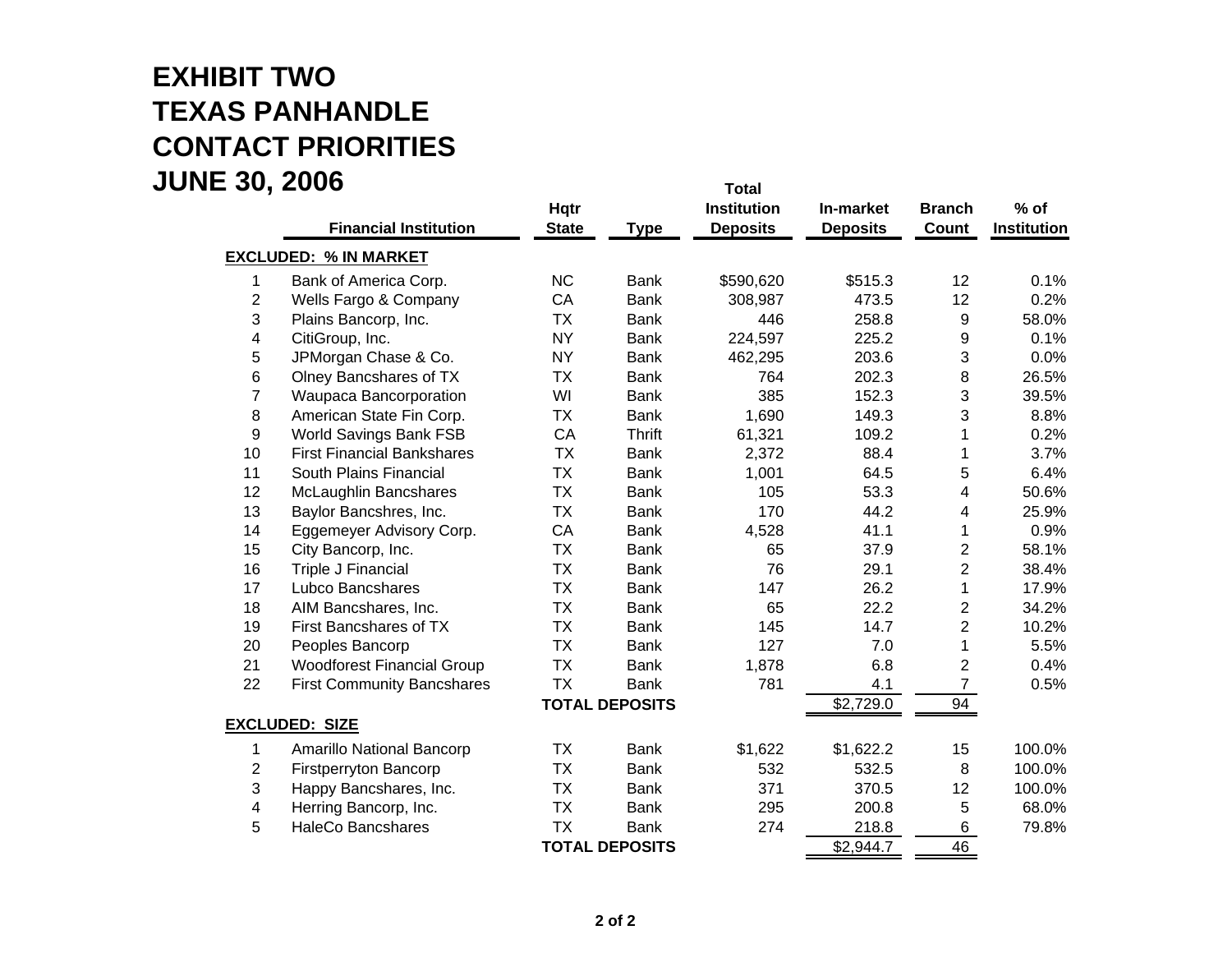|              | (millions)                   |               |              |                          | <b>Total</b>       |                 |                         |        | $%$ of        |
|--------------|------------------------------|---------------|--------------|--------------------------|--------------------|-----------------|-------------------------|--------|---------------|
|              |                              |               | <b>Hqtr</b>  |                          | <b>Institution</b> | In-market       | <b>Branch</b>           | $%$ of | County        |
|              | <b>Financial Institution</b> | <b>County</b> | <b>State</b> | <b>Type</b>              | <b>Deposits</b>    | <b>Deposits</b> | Count                   | Inst   | <b>Market</b> |
| 1            | AIM Bancshares, Inc.         | Lamb          | <b>TX</b>    | <b>Bank</b>              | \$65.0             | \$22.2          | $\overline{2}$          | 34.2%  | 9.0%          |
| $\mathbf{2}$ | Amarillo National Bancorp    | Potter        | <b>TX</b>    | <b>Bank</b>              | \$1,622            | \$1,331.0       | 9                       | 82.1%  | 52.3%         |
|              | Amarillo National Bancorp    | Randall       | <b>TX</b>    | <b>Bank</b>              |                    | 206.8           | 5                       | 12.7%  | 21.9%         |
|              | Amarillo National Bancorp    | Hutchinson    | <b>TX</b>    | <b>Bank</b>              |                    | 84.3            |                         | 5.2%   | 50.8%         |
|              |                              |               |              | <b>TOTAL INSTITUTION</b> |                    | \$1,622.2       | 15                      | 100.0% |               |
| 3            | American State Fin Corp.     | Hale          | <b>TX</b>    | <b>Bank</b>              | \$1,690            | \$114.7         | 1                       | 6.8%   | 28.5%         |
|              | American State Fin Corp.     | Lamb          | <b>TX</b>    | <b>Bank</b>              |                    | 21.8            |                         | 1.3%   | 8.8%          |
|              | American State Fin Corp.     |               | <b>TX</b>    | <b>Bank</b>              |                    | 12.8            | 1                       | 0.8%   | 12.1%         |
|              |                              | Floyd         |              | <b>TOTAL INSTITUTION</b> |                    |                 | 3                       |        |               |
|              |                              |               |              |                          |                    | \$149.3         |                         | 8.8%   |               |
| 4            | Bank of America Corp.        | Potter        | <b>NC</b>    | <b>Bank</b>              | \$590,620          | \$333.9         | 4                       | 0.1%   | 13.1%         |
|              | Bank of America Corp.        | Randall       | <b>NC</b>    | <b>Bank</b>              |                    | 84.2            | 3                       | 0.0%   | 8.9%          |
|              | Bank of America Corp.        | Gray          | <b>NC</b>    | <b>Bank</b>              |                    | 39.5            | $\overline{2}$          | 0.0%   | 12.1%         |
|              | Bank of America Corp.        | Dallam        | <b>NC</b>    | <b>Bank</b>              |                    | 30.9            |                         | 0.0%   | 18.3%         |
|              | Bank of America Corp.        | Moore         | <b>NC</b>    | <b>Bank</b>              |                    | 26.8            | $\overline{2}$          | 0.0%   | 16.7%         |
|              |                              |               |              | <b>TOTAL INSTITUTION</b> |                    | \$515.3         | 12                      | 0.1%   |               |
| 5            | Baylor Bancshres, Inc.       | Hall          | <b>TX</b>    | <b>Bank</b>              | \$170.4            | \$20.3          | $\overline{c}$          | 11.9%  | 31.5%         |
|              | Baylor Bancshres, Inc.       | Carson        | <b>TX</b>    | <b>Bank</b>              |                    | 12.8            | 1                       | 7.5%   | 16.5%         |
|              | Baylor Bancshres, Inc.       | Motley        | <b>TX</b>    | <b>Bank</b>              |                    | 11.1            | 1                       | 6.5%   | 100.0%        |
|              |                              |               |              | <b>TOTAL INSTITUTION</b> |                    | \$44.2          | $\overline{\mathbf{4}}$ | 25.9%  |               |
|              |                              |               |              |                          |                    |                 |                         |        |               |
| 6            | Childress Bancshares, Inc.   | Childress     | <b>TX</b>    | <b>Bank</b>              | \$68.6             | \$62.1          | 1                       | 90.6%  | 52.9%         |
|              | Childress Bancshares, Inc.   | Cottle        | <b>TX</b>    | <b>Bank</b>              |                    | 6.4             |                         | 9.4%   | 13.0%         |
|              |                              |               |              | <b>TOTAL INSTITUTION</b> |                    | \$68.6          | $\overline{c}$          | 100.0% |               |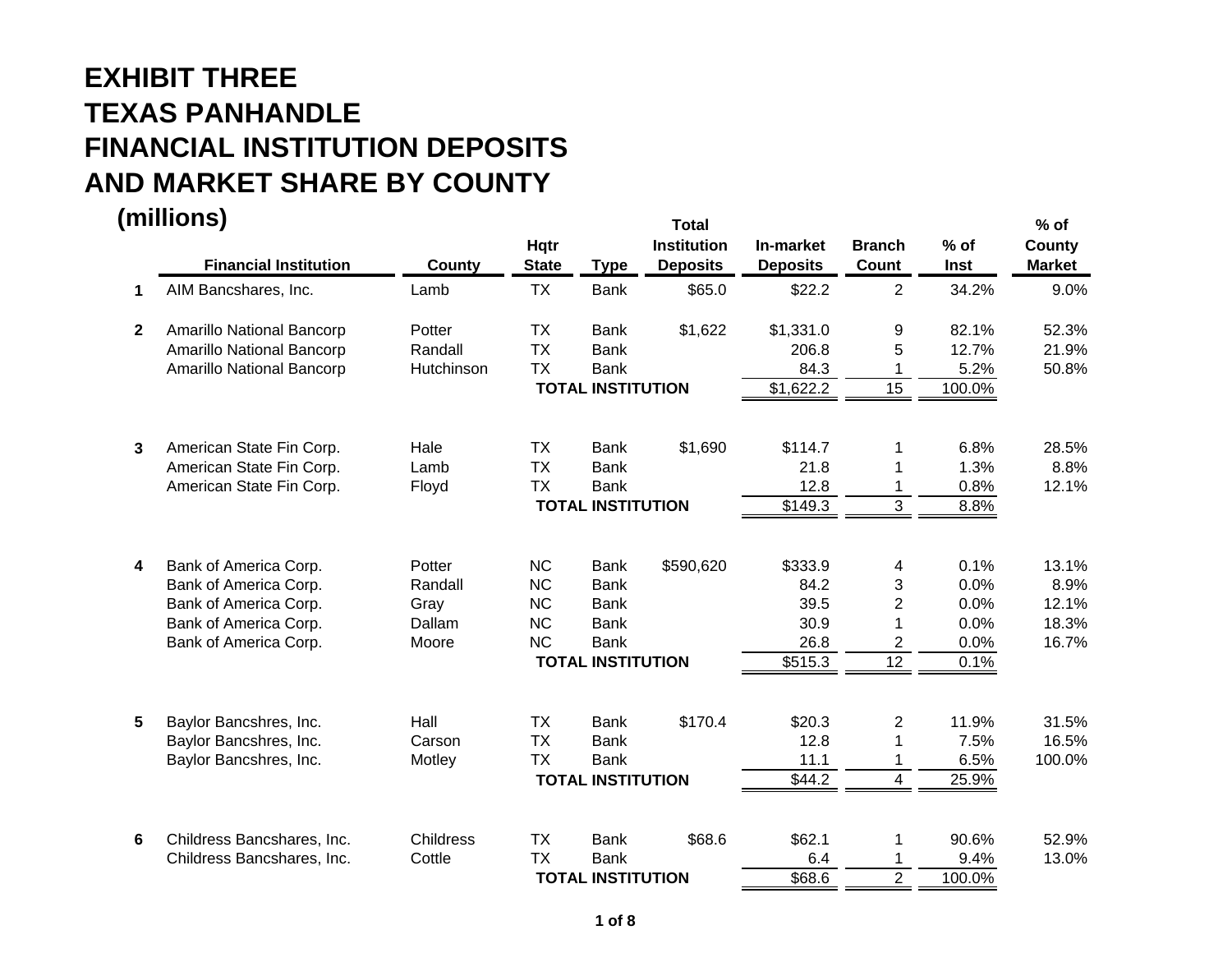**(millions) Total % of Hqtr Institution In-market Branch % of County Financial Institution County State Type Deposits Deposits Count Inst Market 77** CitiGroup, Inc. Randall NY Bank \$224,597 \$93.3 2 0.0% 9.9% CitiGroup, Inc. Potter NY Bank 68.0 4 0.0% 2.7% CitiGroup, Inc. Gray NY Bank 56.1 2 0.0% 17.2% CitiGroup, Inc. Deaf Smith NY Bank 7.9 1 0.0% 4.0%  **TOTAL INSTITUTION** $\frac{$225.2}{9}$  0.1% **8**City Bancorp, Inc. Collingsworth TX Bank \$65.3 \$23.1 1 35.3% 36.1% City Bancorp, Inc. City Bancorp, Inc. City Bancorp, Inc. 22.8% 18.4%  **TOTAL INSTITUTION** $\frac{$37.9}{2}$  58.1% **9** Crowell Bancshares, Inc. Foard TX Bank \$20.8 \$20.8 1 100.0% 100.0% **10** Dalhart FS&LA Dallam TX Thrift \$66.3 \$47.0 1 70.8% 27.9% Dalhart FS&LA **Moore** TX Thrift 19.3 1 29.2% 12.0%  **TOTAL INSTITUTION** \$66.3 2 100.0% **11**DG Partnership, Ltd **Bailey** TX Bank \$66.4 \$39.9 1 60.1% 44.9% DG Partnership, Ltd Parmer TX Bank 15.5 1 23.4% 9.5% DG Partnership, Ltd Castro TX Bank 11.0 1 16.6% 13.3%  **TOTAL INSTITUTION** $$66.4$  3 100.0% **12**Donley County Bancshs Donley TX Bank \$24.2 \$24.2 1 100.0% 30.1% **13**Eggemeyer Advisory Corp. 
and Hale  $CA$  Bank  $$4,528$   $$41.1$   $1$  0.9%  $10.2\%$ **14**Falcon Bancorporation 
Hall 
TX Bank  $$40.4$   $$38.0$  1  $94.1\%$   $59.0\%$ Falcon Bancorporation **Potter** TX Bank  $\frac{2.4}{100.0\%}$  0.1%  $\overline{2}$  100.0%

 **TOTAL INSTITUTION**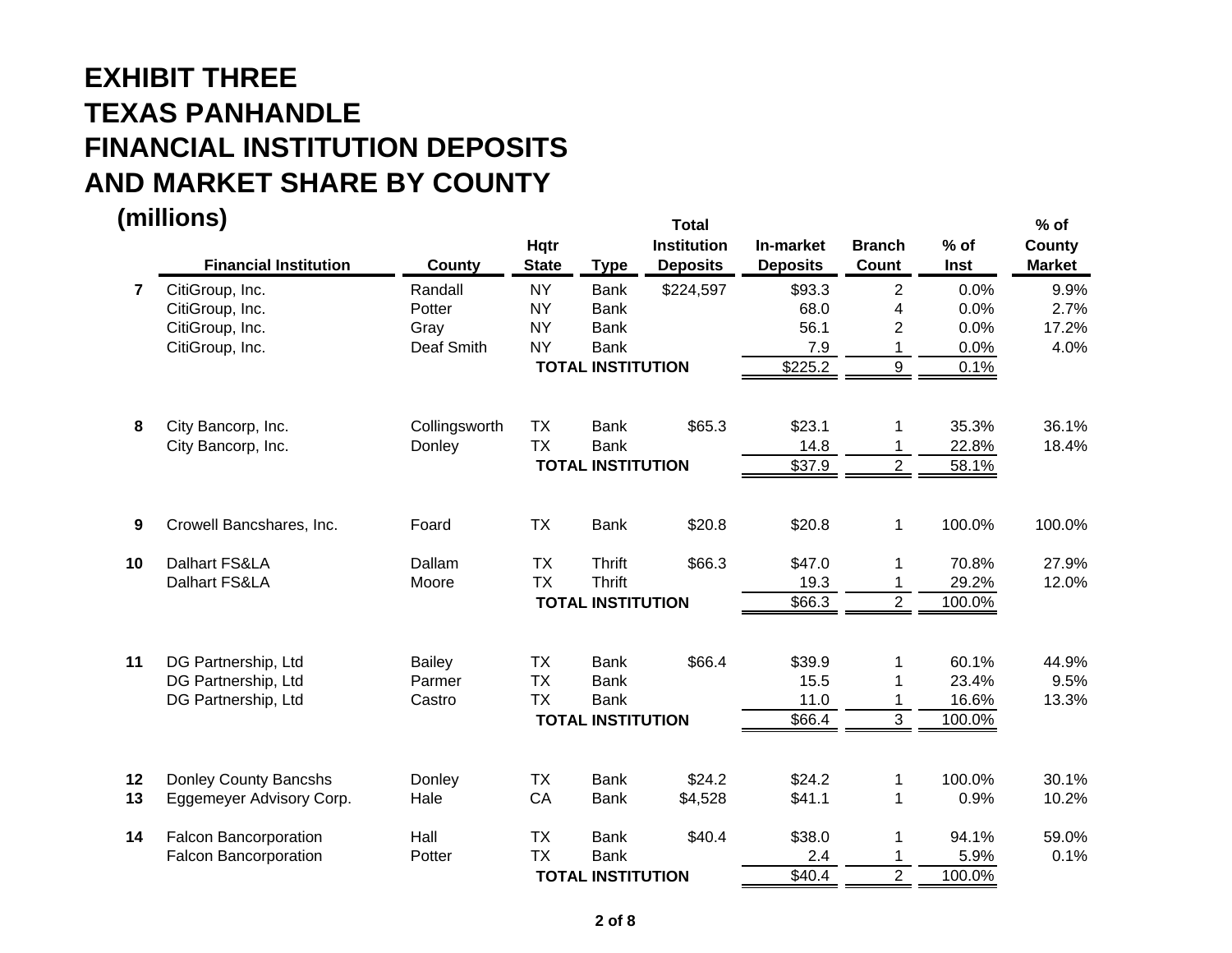|    | (millions)<br><b>Financial Institution</b> | County     | Hqtr<br><b>State</b> | <b>Type</b>              | <b>Total</b><br><b>Institution</b><br><b>Deposits</b> | In-market<br><b>Deposits</b> | <b>Branch</b><br>Count | $%$ of<br>Inst | $%$ of<br>County<br><b>Market</b> |
|----|--------------------------------------------|------------|----------------------|--------------------------|-------------------------------------------------------|------------------------------|------------------------|----------------|-----------------------------------|
| 15 | <b>First Amherst Bancshares</b>            | Lamb       | <b>TX</b>            | <b>Bank</b>              | \$12.0                                                | \$12.0                       | $\mathbf 1$            | 100.0%         | 4.9%                              |
| 16 | First Bancshares of TX                     | Potter     | <b>TX</b>            | <b>Bank</b>              | \$145.0                                               | \$14.7                       | $\overline{2}$         | 10.2%          | 0.6%                              |
| 17 | First Canadian Bancorp                     | Hemphill   | <b>TX</b>            | <b>Bank</b>              | \$66.6                                                | \$55.9                       | 1                      | 83.8%          | 47.0%                             |
|    | First Canadian Bancorp                     | Lipscomb   | <b>TX</b>            | <b>Bank</b>              |                                                       | 10.8                         | 1                      | 16.2%          | 14.0%                             |
|    |                                            |            |                      | <b>TOTAL INSTITUTION</b> |                                                       | \$66.6                       | $\overline{2}$         | 100.0%         |                                   |
| 18 | <b>First Community Bancshares</b>          | Hale       | <b>TX</b>            | <b>Bank</b>              | \$781.4                                               | \$0.9                        | 1                      | 0.1%           | 0.2%                              |
|    | <b>First Community Bancshares</b>          | Moore      | <b>TX</b>            | <b>Bank</b>              |                                                       | 0.7                          | 1                      | 0.1%           | 0.4%                              |
|    | <b>First Community Bancshares</b>          | Gray       | <b>TX</b>            | <b>Bank</b>              |                                                       | 0.7                          |                        | 0.1%           | 0.2%                              |
|    | <b>First Community Bancshares</b>          | Potter     | <b>TX</b>            | <b>Bank</b>              |                                                       | 0.7                          |                        | 0.1%           | 0.0%                              |
|    | <b>First Community Bancshares</b>          | Deaf Smith | <b>TX</b>            | <b>Bank</b>              |                                                       | 0.6                          |                        | 0.1%           | 0.3%                              |
|    | <b>First Community Bancshares</b>          | Randall    | <b>TX</b>            | <b>Bank</b>              |                                                       | 0.5                          | $\overline{c}$         | 0.1%           | 0.1%                              |
|    |                                            |            |                      | <b>TOTAL INSTITUTION</b> |                                                       | \$4.1                        | $\overline{7}$         | 0.5%           |                                   |
| 19 | <b>First Dalhart Bancshares</b>            | Dallam     | <b>TX</b>            | <b>Bank</b>              | \$43.0                                                | \$43.0                       | 1                      | 100.0%         | 25.5%                             |
| 20 | <b>First Financial Bankshares</b>          | Deaf Smith | <b>TX</b>            | <b>Bank</b>              | \$2,372                                               | \$88.4                       | 1                      | 3.7%           | 44.7%                             |
| 21 | First FS&LA, Littlefield TX                | Lamb       | <b>TX</b>            | <b>Thrift</b>            | \$35.7                                                | \$35.7                       | $\overline{c}$         | 100.0%         | 14.5%                             |
| 22 | First Paducah Bancshs, TX                  | Cottle     | <b>TX</b>            | <b>Bank</b>              | \$43.2                                                | \$43.2                       | 1                      | 100.0%         | 87.0%                             |
| 23 | FirstPerryton Bancorp                      | Potter     | <b>TX</b>            | <b>Bank</b>              | \$532.5                                               | \$217.8                      | 3                      | 40.9%          | 8.6%                              |
|    | FirstPerryton Bancorp                      | Gray       | <b>TX</b>            | <b>Bank</b>              |                                                       | 116.9                        | 1                      | 22.0%          | 35.8%                             |
|    | FirstPerryton Bancorp                      | Ochiltree  | <b>TX</b>            | <b>Bank</b>              |                                                       | 115.9                        | 1                      | 21.8%          | 43.3%                             |
|    | FirstPerryton Bancorp                      | Deaf Smith | <b>TX</b>            | <b>Bank</b>              |                                                       | 43.6                         | 1                      | 8.2%           | 22.0%                             |
|    | FirstPerryton Bancorp                      | Lipscomb   | <b>TX</b>            | <b>Bank</b>              |                                                       | 31.2                         | 1                      | 5.9%           | 40.6%                             |
|    | FirstPerryton Bancorp                      | Randall    | <b>TX</b>            | <b>Bank</b>              |                                                       | 7.1                          | 1                      | 1.3%           | 0.8%                              |
|    |                                            |            |                      | <b>TOTAL INSTITUTION</b> |                                                       | \$532.5                      | 8                      | 100.0%         |                                   |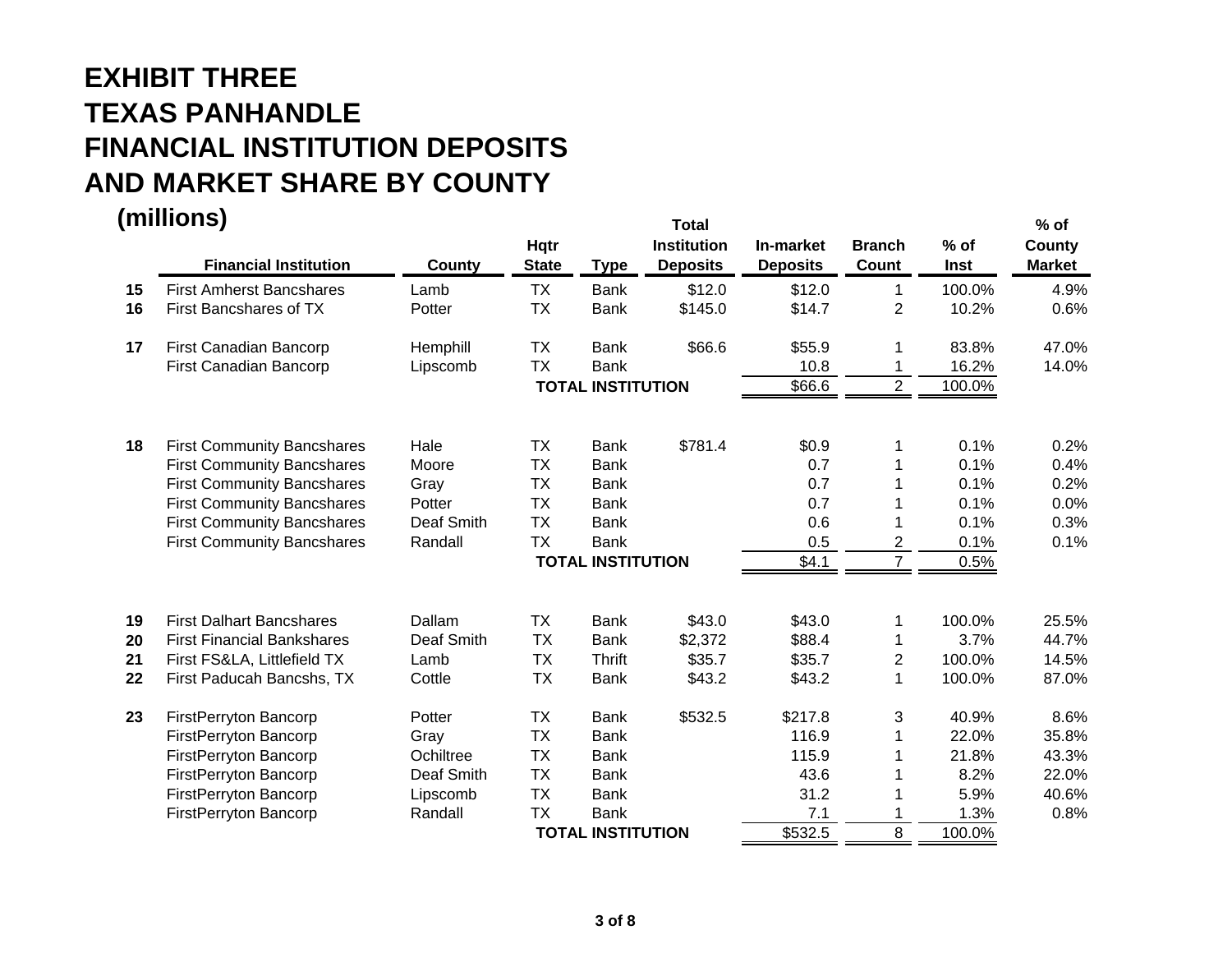|          | (millions)<br><b>Financial Institution</b>               | County           | Hqtr<br><b>State</b>   | <b>Type</b>                | <b>Total</b><br><b>Institution</b><br><b>Deposits</b> | In-market<br><b>Deposits</b> | <b>Branch</b><br>Count | $%$ of<br>Inst   | $%$ of<br>County<br><b>Market</b> |
|----------|----------------------------------------------------------|------------------|------------------------|----------------------------|-------------------------------------------------------|------------------------------|------------------------|------------------|-----------------------------------|
|          |                                                          |                  |                        |                            |                                                       |                              |                        |                  |                                   |
| 24<br>25 | <b>First State Bank</b><br><b>First State Bankshares</b> | Hale<br>Hansford | <b>TX</b>              | <b>Bank</b>                | \$20.8<br>\$64.5                                      | \$20.8                       | 1                      | 100.0%           | 5.2%                              |
|          |                                                          |                  | <b>TX</b><br><b>TX</b> | <b>Bank</b>                |                                                       | \$64.5                       | 1                      | 100.0%           | 36.9%<br>31.9%                    |
| 26       | <b>First State of Mobeetie</b>                           | Wheeler          | <b>TX</b>              | <b>Bank</b>                | \$43.1<br>\$64.9                                      | \$43.1<br>\$64.9             | $\overline{2}$<br>1    | 100.0%<br>100.0% | 61.2%                             |
| 27<br>28 | <b>Floyd County Bancshares</b><br>GrayCo Bancshares      | Floyd<br>Gray    | <b>TX</b>              | <b>Bank</b><br><b>Bank</b> | \$10.3                                                | \$10.3                       | 1                      | 100.0%           | 3.2%                              |
| 29       | <b>Groom Bancshares</b>                                  | Carson           | <b>TX</b>              | <b>Bank</b>                | \$29.7                                                | \$23.6                       | 1                      | 79.7%            | 30.6%                             |
|          | <b>Groom Bancshares</b>                                  | Potter           | <b>TX</b>              | <b>Bank</b>                |                                                       | 6.0                          | 1                      | 20.3%            | 0.2%                              |
|          |                                                          |                  |                        | <b>TOTAL INSTITUTION</b>   |                                                       | \$29.7                       | $\overline{c}$         | 100.0%           |                                   |
| 30       | <b>GSB Bancshares</b>                                    | Hansford         | <b>TX</b>              | <b>Bank</b>                | \$27.3                                                | \$27.3                       | 1                      | 100.0%           | 15.6%                             |
| 31       | <b>HaleCo Bancshares</b>                                 | Hale             | <b>TX</b>              | <b>Bank</b>                | \$274.1                                               | \$110.0                      | $\overline{c}$         | 40.1%            | 27.3%                             |
|          | <b>HaleCo Bancshares</b>                                 | Deaf Smith       | <b>TX</b>              | <b>Bank</b>                |                                                       | 57.5                         | 1                      | 21.0%            | 29.1%                             |
|          | <b>HaleCo Bancshares</b>                                 | Swisher          | <b>TX</b>              | <b>Bank</b>                |                                                       | 27.2                         |                        | 9.9%             | 23.0%                             |
|          | <b>HaleCo Bancshares</b>                                 | Castro           | <b>TX</b>              | <b>Bank</b>                |                                                       | 13.0                         |                        | 4.8%             | 15.8%                             |
|          | <b>HaleCo Bancshares</b>                                 | Parmer           | <b>TX</b>              | <b>Bank</b>                |                                                       | 11.1                         | 1                      | 4.1%             | 6.8%                              |
|          |                                                          |                  |                        | <b>TOTAL INSTITUTION</b>   |                                                       | \$218.8                      | 6                      | 79.8%            |                                   |
| 32       | Happy Bancshares, Inc.                                   | Randall          | <b>TX</b>              | <b>Bank</b>                | \$370.5                                               | \$150.7                      | 3                      | 40.7%            | 15.9%                             |
|          | Happy Bancshares, Inc.                                   | Moore            | <b>TX</b>              | <b>Bank</b>                |                                                       | 74.4                         | $\overline{c}$         | 20.1%            | 46.2%                             |
|          | Happy Bancshares, Inc.                                   | Potter           | <b>TX</b>              | <b>Bank</b>                |                                                       | 63.0                         | 3                      | 17.0%            | 2.5%                              |
|          | Happy Bancshares, Inc.                                   | Carson           | <b>TX</b>              | <b>Bank</b>                |                                                       | 35.6                         |                        | 9.6%             | 46.0%                             |
|          | Happy Bancshares, Inc.                                   | Sherman          | <b>TX</b>              | <b>Bank</b>                |                                                       | 21.3                         |                        | 5.7%             | 30.8%                             |
|          | Happy Bancshares, Inc.                                   | Swisher          | <b>TX</b>              | <b>Bank</b>                |                                                       | 17.2                         |                        | 4.6%             | 14.5%                             |
|          | Happy Bancshares, Inc.                                   | Dallam           | <b>TX</b>              | <b>Bank</b>                |                                                       | 8.4                          |                        | 2.3%             | 5.0%                              |
|          |                                                          |                  |                        | <b>TOTAL INSTITUTION</b>   |                                                       | \$370.5                      | 12                     | 100.0%           |                                   |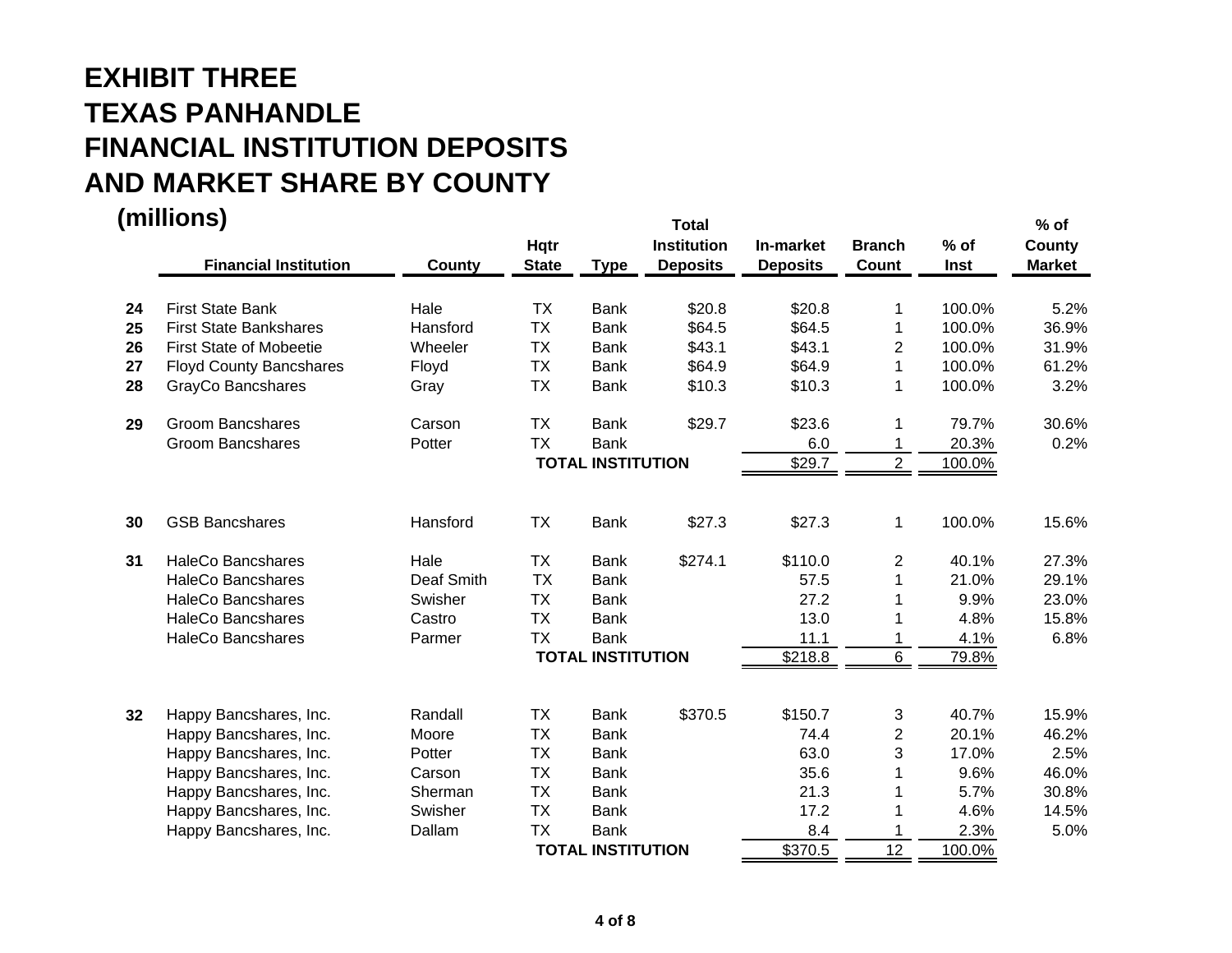**(millions) Total % of Hqtr Institution In-market Branch % of County Financial Institution County State Type Deposits Deposits Count Inst Market 33** Herring Bancorp, Inc. Potter TX Bank \$295.4 \$124.9 3 42.3% 4.9% Herring Bancorp, Inc. Case Conley TX Bank 41.5 1 14.1% 51.5% Herring Bancorp, Inc. **Example 34.4** 1 11.6% 3.6%  **TOTAL INSTITUTION** \$200.8 5 68.0% **34**High Plains Bancshares and Bailey TX Bank \$66.0 \$48.9 1 74.1% 55.1% High Plains Bancshares **Parmer** TX Bank 17.1 1 25.9% 10.4%  **TOTAL INSTITUTION** $\frac{$66.0}{$66.0}$  2 100.0% **35** ISB Holdings, Inc. Ochiltree TX SB \$84.7 \$80.7 1 95.2% 30.2% ISB Holdings, Inc. **Example 3** Hansford TX SB 4.1 4.8% 2.3%  **TOTAL INSTITUTION** $\frac{$84.7}{2}$  100.0% **36** JPMorgan Chase & Co. Potter NY Bank \$462,295 \$203.6 3 0.0% 8.0% **37**Kress National Bancshares Swisher TX Bank \$24.4 \$24.4 1 100.0% 20.6% **38**Lubco Bancshares **Miss Wheeler** TX Bank \$146.6 \$26.2 1 17.9% 19.4% **39** McLaughlin Bancshares Hale TX Bank \$105.4 \$53.3 4 50.6% 13.2% **40** Miami Bancshares, Inc. Gray TX Bank \$24.4 \$13.6 1 55.8% 4.2% Miami Bancshares, Inc. Roberts TX Bank 10.8 1 44.2% 100.0%  **TOTAL INSTITUTION** $$24.4$   $2$   $100.0\%$ **41**Northern Bancshares, Inc. Hardeman TX Bank \$31.4 \$31.4 2 100.0% 53.2%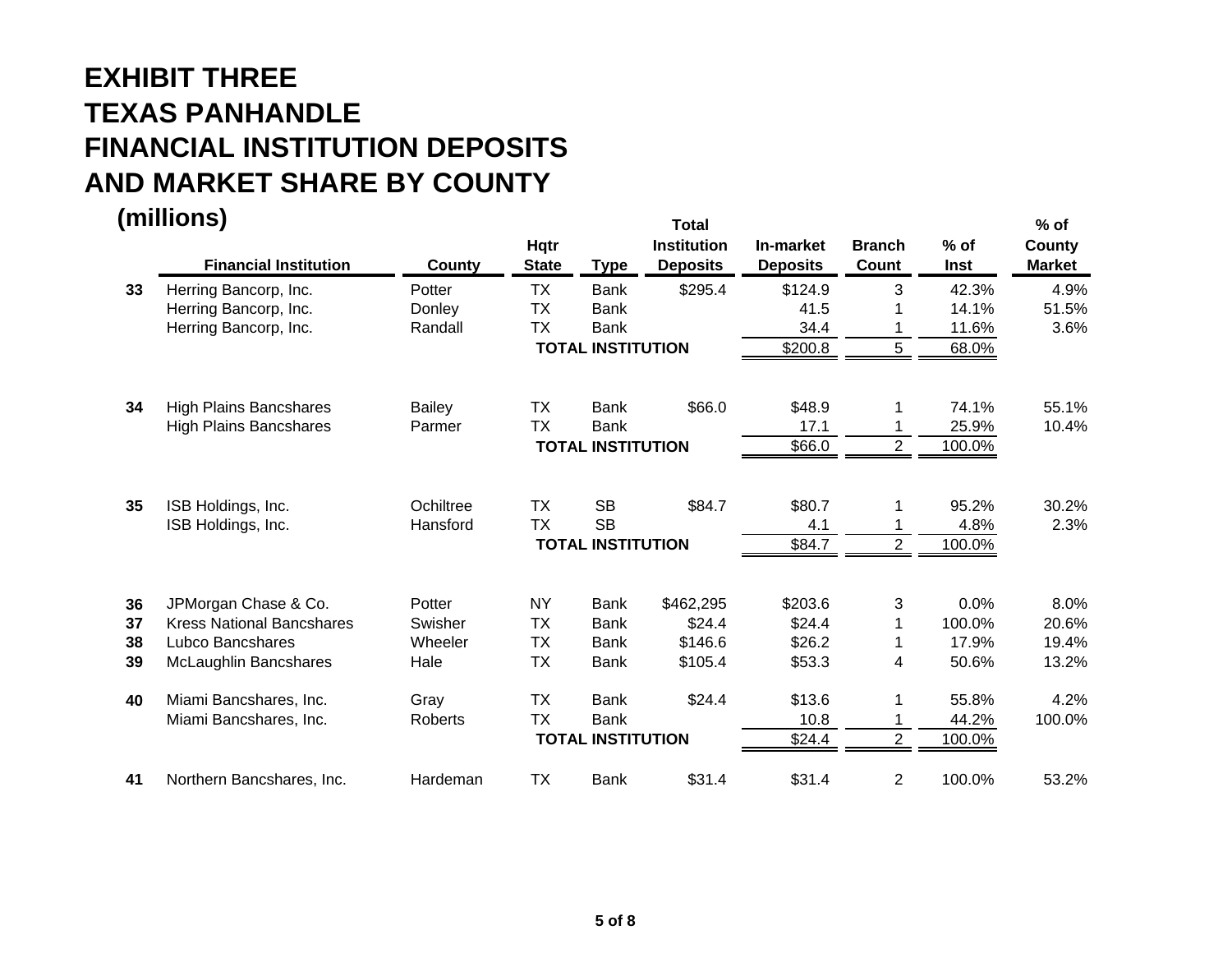|          | (millions)<br><b>Financial Institution</b> | County         | <b>Hqtr</b><br><b>State</b> | <b>Type</b>              | <b>Total</b><br><b>Institution</b><br><b>Deposits</b> | In-market<br><b>Deposits</b> | <b>Branch</b><br>Count | $%$ of<br>Inst | $%$ of<br>County<br><b>Market</b> |
|----------|--------------------------------------------|----------------|-----------------------------|--------------------------|-------------------------------------------------------|------------------------------|------------------------|----------------|-----------------------------------|
| 42       | Olney Bancshares of TX                     | Parmer         | <b>TX</b>                   | <b>Bank</b>              | \$763.5                                               | \$52.9                       | 1                      | 6.9%           | 32.2%                             |
|          | Olney Bancshares of TX                     | Hemphill       | <b>TX</b>                   | <b>Bank</b>              |                                                       | 50.8                         | 1                      | 6.7%           | 42.8%                             |
|          | Olney Bancshares of TX                     | Lipscomb       | <b>TX</b>                   | <b>Bank</b>              |                                                       | 34.9                         |                        | 4.6%           | 45.4%                             |
|          | Olney Bancshares of TX                     | Hutchinson     | <b>TX</b>                   | <b>Bank</b>              |                                                       | 30.4                         | $\overline{2}$         | 4.0%           | 18.3%                             |
|          | Olney Bancshares of TX                     | Childress      | <b>TX</b>                   | <b>Bank</b>              |                                                       | 16.9                         |                        | 2.2%           | 14.3%                             |
|          | Olney Bancshares of TX                     | Oldham         | <b>TX</b>                   | <b>Bank</b>              |                                                       | 11.0                         |                        | 1.4%           | 100.0%                            |
|          | Olney Bancshares of TX                     | Carson         | <b>TX</b>                   | <b>Bank</b>              |                                                       | 5.3                          |                        | 0.7%           | 6.9%                              |
|          |                                            |                |                             | <b>TOTAL INSTITUTION</b> |                                                       | \$202.3                      | 8                      | 26.5%          |                                   |
| 43       | Peoples Bancorp                            | Castro         | <b>TX</b>                   | <b>Bank</b>              | \$127.5                                               | \$7.0                        | 1                      | 5.5%           | 8.5%                              |
| 44       | Perryton Bancshares                        | Ochiltree      | <b>TX</b>                   | <b>Bank</b>              | \$70.8                                                | \$70.8                       | $\mathbf 1$            | 100.0%         | 26.5%                             |
| 45       | Plains Bancorp, Inc.                       | Randall        | <b>TX</b>                   | <b>Bank</b>              | \$446.1                                               | \$77.8                       | 3                      | 17.4%          | 8.2%                              |
|          | Plains Bancorp, Inc.                       | Lamb           | <b>TX</b>                   | <b>Bank</b>              |                                                       | 76.7                         | 3                      | 17.2%          | 31.2%                             |
|          | Plains Bancorp, Inc.                       | Potter         | <b>TX</b>                   | <b>Bank</b>              |                                                       | 52.8                         |                        | 11.8%          | 2.1%                              |
|          | Plains Bancorp, Inc.                       | Castro         | <b>TX</b>                   | <b>Bank</b>              |                                                       | 51.5                         | $\overline{c}$         | 11.6%          | 62.4%                             |
|          |                                            |                |                             | <b>TOTAL INSTITUTION</b> |                                                       | \$258.8                      | 9                      | 58.0%          |                                   |
| 46       | Quannah Financial Corp.                    | Hardeman       | <b>TX</b>                   | <b>Bank</b>              | \$27.6                                                | \$27.6                       | 1                      | 100.0%         | 46.8%                             |
|          | Quitaque National Corp.                    | <b>Briscoe</b> | <b>TX</b>                   | <b>Bank</b>              | \$32.3                                                | \$32.3                       |                        | 100.0%         | 68.7%                             |
| 47<br>48 | <b>Security State Bank</b>                 | Parmer         | <b>TX</b>                   | <b>Bank</b>              | \$67.9                                                | \$67.9                       | 1<br>1                 | 100.0%         | 41.3%                             |
|          |                                            |                |                             |                          |                                                       |                              |                        |                |                                   |
| 49       | South Plains Financial                     | Floyd          | <b>TX</b>                   | <b>Bank</b>              | \$1,001                                               | \$28.4                       | $\overline{c}$         | 2.8%           | 26.8%                             |
|          | South Plains Financial                     | Lamb           | <b>TX</b>                   | <b>Bank</b>              |                                                       | 21.4                         | $\overline{2}$         | 2.1%           | 8.7%                              |
|          | South Plains Financial                     | <b>Briscoe</b> | <b>TX</b>                   | <b>Bank</b>              |                                                       | 14.7                         | 1                      | 1.5%           | 31.3%                             |
|          |                                            |                |                             | <b>TOTAL INSTITUTION</b> |                                                       | \$64.5                       | 5                      | 6.4%           |                                   |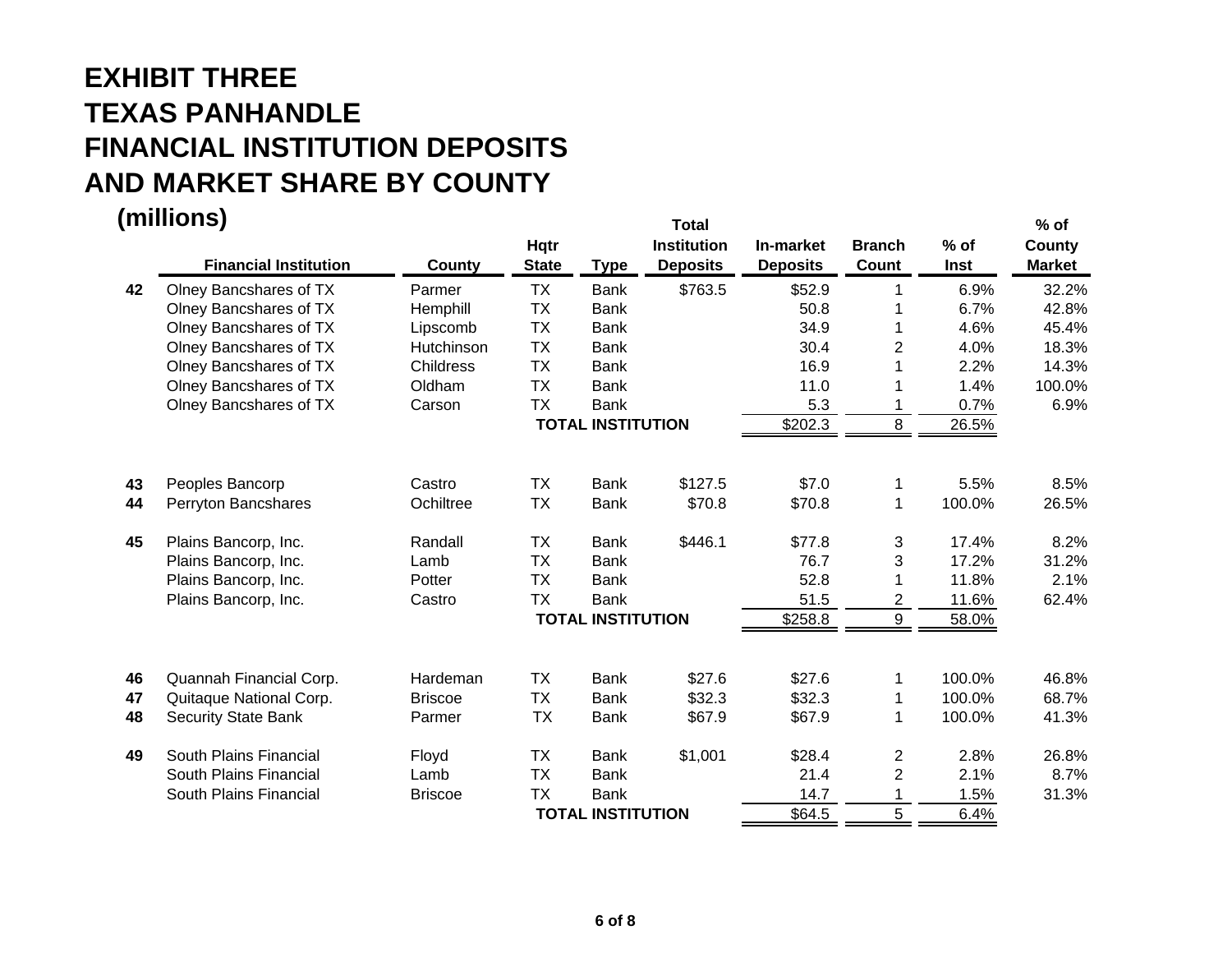|    | (millions)<br><b>Financial Institution</b> | County     | Hqtr<br><b>State</b> | <b>Type</b>              | <b>Total</b><br><b>Institution</b><br><b>Deposits</b> | In-market<br><b>Deposits</b> | <b>Branch</b><br>Count | $%$ of<br>Inst | $%$ of<br>County<br><b>Market</b> |
|----|--------------------------------------------|------------|----------------------|--------------------------|-------------------------------------------------------|------------------------------|------------------------|----------------|-----------------------------------|
| 50 | Spearman Bancshares                        | Hansford   | <b>TX</b>            | <b>Bank</b>              | \$83.1                                                | \$78.9                       |                        | 94.9%          | 45.1%                             |
|    | Spearman Bancshares                        | Moore      | <b>TX</b>            | <b>Bank</b>              |                                                       | 4.2                          |                        | 5.1%           | 2.6%                              |
|    |                                            |            |                      | <b>TOTAL INSTITUTION</b> |                                                       | \$83.1                       | $\overline{2}$         | 100.0%         |                                   |
| 51 | Stratford Bancshares, Inc.                 | Sherman    | <b>TX</b>            | <b>Bank</b>              | \$122.4                                               | \$47.8                       |                        | 39.1%          | 69.2%                             |
|    | Stratford Bancshares, Inc.                 | Dallam     | <b>TX</b>            | <b>Bank</b>              |                                                       | 39.1                         |                        | 32.0%          | 23.2%                             |
|    | Stratford Bancshares, Inc.                 | Moore      | <b>TX</b>            | <b>Bank</b>              |                                                       | 35.5                         |                        | 29.0%          | 22.0%                             |
|    |                                            |            |                      | <b>TOTAL INSTITUTION</b> |                                                       | \$122.4                      | 3                      | 100.0%         |                                   |
| 52 | Triple J Financial                         | Armstrong  | <b>TX</b>            | <b>Bank</b>              | \$76.0                                                | \$20.5                       |                        | 27.0%          | 100.0%                            |
|    | <b>Triple J Financial</b>                  | Swisher    | <b>TX</b>            | <b>Bank</b>              |                                                       | 8.6                          |                        | 11.3%          | 7.3%                              |
|    |                                            |            |                      | <b>TOTAL INSTITUTION</b> |                                                       | \$29.1                       | $\overline{2}$         | 38.4%          |                                   |
| 53 | Waupaca Bancorporation                     | Gray       | WI                   | <b>Bank</b>              | \$385.5                                               | \$89.4                       |                        | 23.2%          | 27.4%                             |
|    | Waupaca Bancorporation                     | Wheeler    | WI                   | <b>Bank</b>              |                                                       | 34.4                         |                        | 8.9%           | 25.5%                             |
|    | Waupaca Bancorporation                     | Childress  | WI                   | <b>Bank</b>              |                                                       | 28.5                         |                        | 7.4%           | 24.2%                             |
|    |                                            |            |                      | <b>TOTAL INSTITUTION</b> |                                                       | \$152.3                      | 3                      | 39.5%          |                                   |
| 54 | Wells Fargo & Company                      | Randall    | CA                   | <b>Bank</b>              | \$308,987                                             | \$176.4                      | 4                      | 0.1%           | 18.7%                             |
|    | Wells Fargo & Company                      | Potter     | CA                   | <b>Bank</b>              |                                                       | 126.7                        | 2                      | 0.0%           | 5.0%                              |
|    | Wells Fargo & Company                      | Hale       | CA                   | <b>Bank</b>              |                                                       | 61.8                         | 2                      | 0.0%           | 15.3%                             |
|    | Wells Fargo & Company                      | Hutchinson | CA                   | <b>Bank</b>              |                                                       | 51.3                         | 2                      | 0.0%           | 30.9%                             |
|    | Wells Fargo & Company                      | Swisher    | CA                   | <b>Bank</b>              |                                                       | 40.9                         |                        | 0.0%           | 34.6%                             |
|    | Wells Fargo & Company                      | Hartley    | CA                   | <b>Bank</b>              |                                                       | 16.4                         |                        | 0.0%           | 100.0%                            |
|    |                                            |            |                      | <b>TOTAL INSTITUTION</b> |                                                       | \$473.5                      | 12                     | 0.2%           |                                   |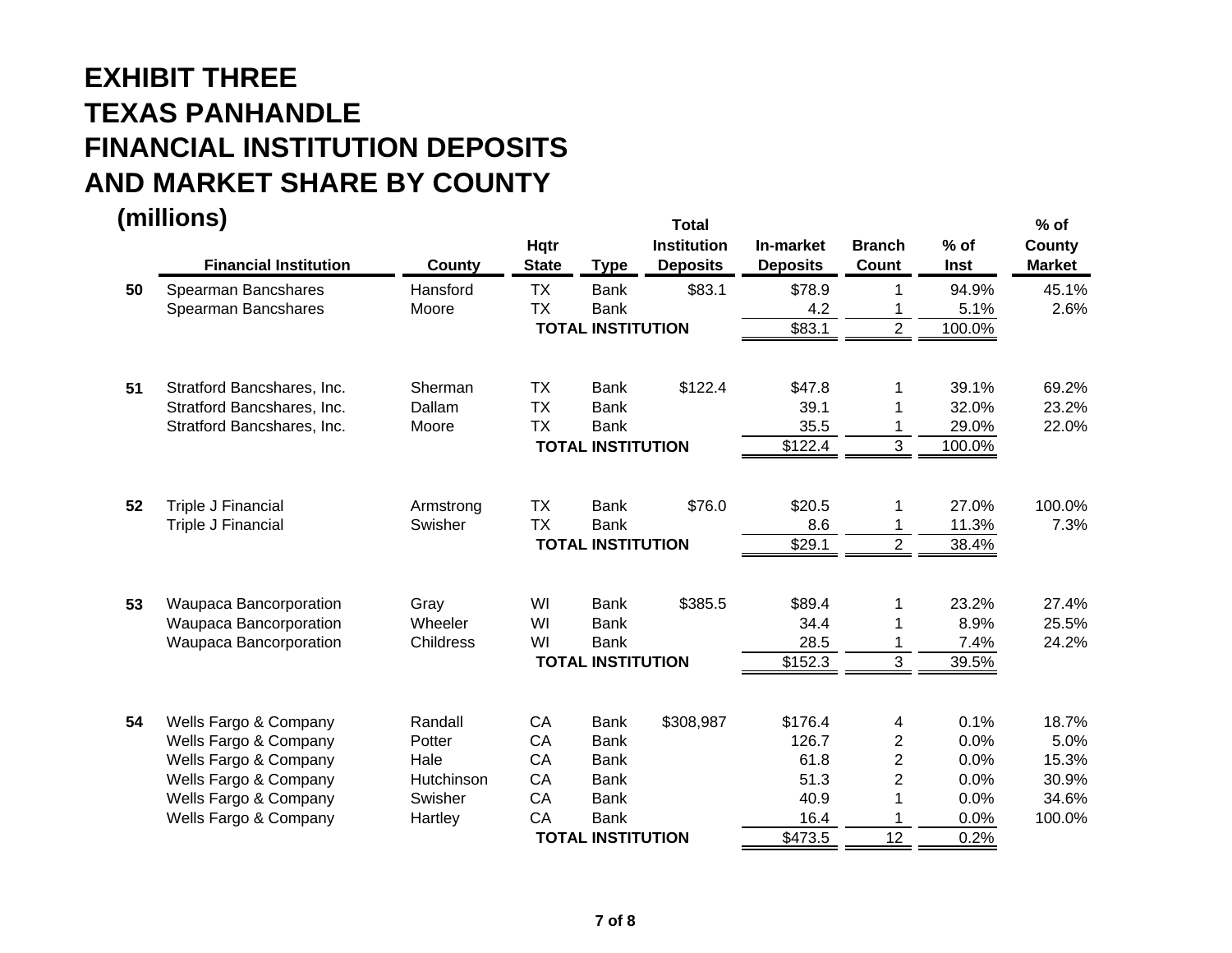|    | (millions)<br><b>Financial Institution</b> | County           | <b>Hqtr</b><br><b>State</b> | Type                     | <b>Total</b><br><b>Institution</b><br><b>Deposits</b> | In-market<br><b>Deposits</b> | <b>Branch</b><br>Count | $%$ of<br>Inst | $%$ of<br>County<br><b>Market</b> |
|----|--------------------------------------------|------------------|-----------------------------|--------------------------|-------------------------------------------------------|------------------------------|------------------------|----------------|-----------------------------------|
| 55 | <b>Woodforest Financial Group</b>          | Randall          | ТX                          | <b>Bank</b>              | \$1,878.1                                             | \$4.9                        |                        | 0.3%           | 0.5%                              |
|    | <b>Woodforest Financial Group</b>          | Potter           | ТX                          | Bank                     |                                                       | 1.9                          |                        | 0.1%           | 0.1%                              |
|    |                                            |                  |                             | <b>TOTAL INSTITUTION</b> |                                                       | \$6.8                        | っ                      | 0.4%           |                                   |
| 56 | World Savings Bank FSB                     | Randall          | CA                          | <b>Thrift</b>            | \$61,321                                              | \$109.2                      | 1                      | 0.2%           | 11.6%                             |
| 57 | WSB Bancshares, Inc.                       | Collingsworth    | ТX                          | <b>Bank</b>              | \$100.5                                               | \$40.8                       | 1                      | 40.6%          | 63.9%                             |
|    | WSB Bancshares, Inc.                       | Wheeler          | TX                          | Bank                     |                                                       | 31.5                         |                        | 31.3%          | 23.3%                             |
|    | WSB Bancshares, Inc.                       | Hemphill         | ТX                          | Bank                     |                                                       | 12.1                         |                        | 12.0%          | 10.1%                             |
|    | WSB Bancshares, Inc.                       | <b>Childress</b> | ТX                          | Bank                     |                                                       | 10.0                         |                        | 10.0%          | 8.5%                              |
|    | WSB Bancshares, Inc.                       | Hall             | <b>TX</b>                   | Bank                     |                                                       | 6.1                          |                        | 6.1%           | 9.5%                              |
|    |                                            |                  |                             | <b>TOTAL INSTITUTION</b> |                                                       | \$100.5                      | 5                      | 100.0%         |                                   |
| 58 | XIT Bancshares, Inc.                       | Lamb             | ТX                          | <b>Bank</b>              | \$60.2                                                | \$56.3                       | 3                      | 93.4%          | 22.9%                             |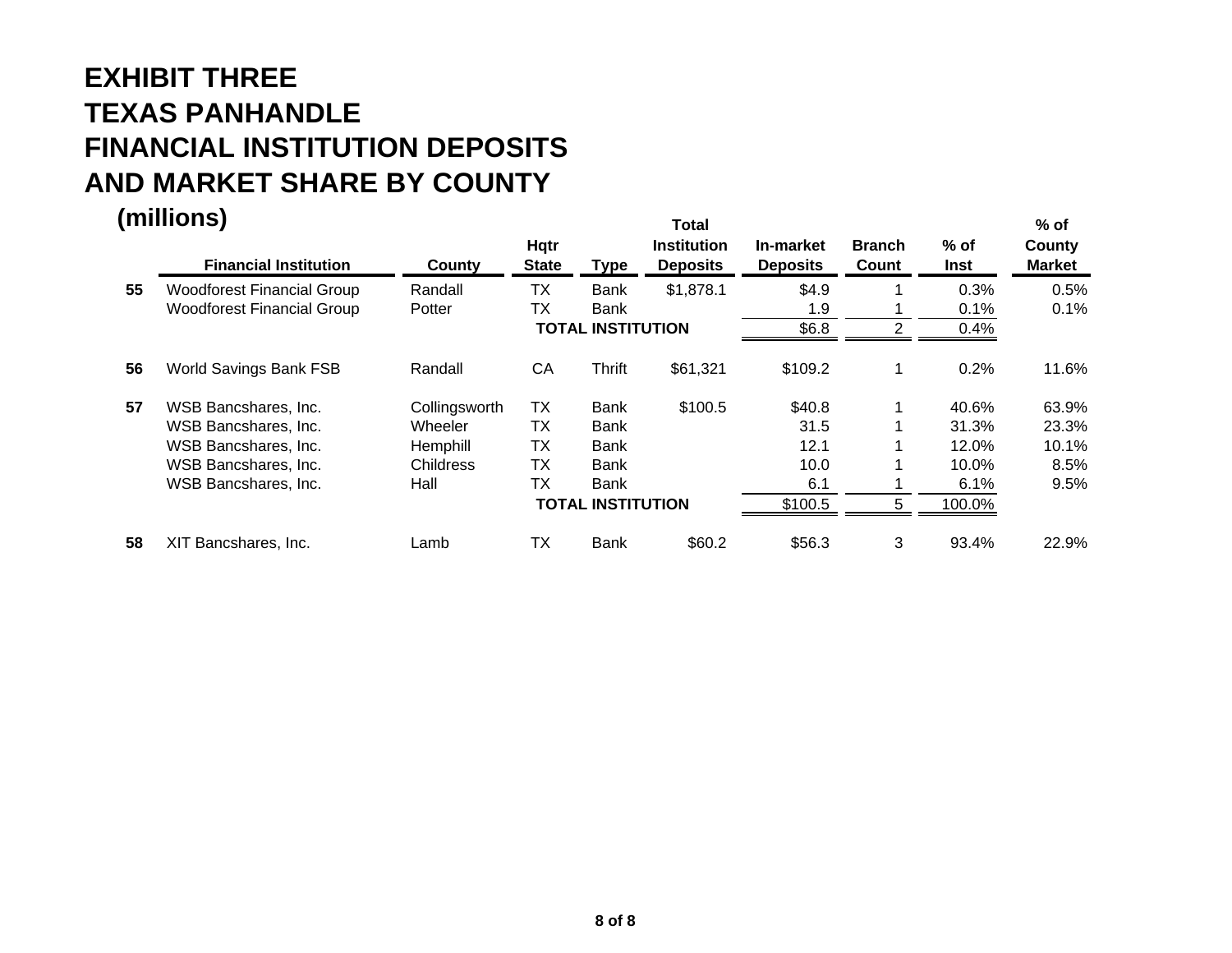|              |                               |              |                      | <b>Total</b>       |                 |                |        | $%$ of        |
|--------------|-------------------------------|--------------|----------------------|--------------------|-----------------|----------------|--------|---------------|
|              |                               | <b>Hqtr</b>  |                      | <b>Institution</b> | In-market       | <b>Branch</b>  | $%$ of | County        |
| County       | <b>Financial Institution</b>  | <b>State</b> | <b>Type</b>          | <b>Deposits</b>    | <b>Deposits</b> | Count          | Inst   | <b>Market</b> |
|              | <b>Armstrong</b>              |              |                      |                    |                 |                |        |               |
|              | Triple J Financial            | <b>TX</b>    | <b>Bank</b>          | 76.0               | \$20.5          | 1              | 27.0%  | 100.0%        |
| $\mathbf{2}$ | <b>Bailey</b>                 |              |                      |                    |                 |                |        |               |
|              | <b>High Plains Bancshares</b> | ТX           | <b>Bank</b>          | 66.0               | \$48.9          | 1.             | 74.1%  | 55.1%         |
|              | DG Partnership, Ltd           | <b>TX</b>    | <b>Bank</b>          | 66.4               | 39.9            |                | 60.1%  | 44.9%         |
|              |                               |              | <b>COUNTY TOTALS</b> |                    | \$88.8          | $\overline{2}$ |        | 100.0%        |
| 3            | <b>Briscoe</b>                |              |                      |                    |                 |                |        |               |
|              | Quitaque National Corp.       | ТX           | <b>Bank</b>          | 32.3               | \$32.3          |                | 100.0% | 68.7%         |
|              | South Plains Financial        | <b>TX</b>    | <b>Bank</b>          | 1,001.3            | 14.7            |                | 1.5%   | 31.3%         |
|              |                               |              | <b>COUNTY TOTALS</b> |                    | \$47.1          |                |        | 100.0%        |
| 4            | <b>Carson</b>                 |              |                      |                    |                 |                |        |               |
|              | Happy Bancshares, Inc.        | ТX           | <b>Bank</b>          | 370.5              | \$35.6          |                | 9.6%   | 46.0%         |
|              | <b>Groom Bancshares</b>       | <b>TX</b>    | <b>Bank</b>          | 29.7               | 23.6            |                | 79.7%  | 30.6%         |
|              | Baylor Bancshres, Inc.        | <b>TX</b>    | <b>Bank</b>          | 170.4              | 12.8            |                | 7.5%   | 16.5%         |
|              | Olney Bancshares of TX        | <b>TX</b>    | <b>Bank</b>          | 763.5              | 5.3             |                | 0.7%   | 6.9%          |
|              |                               |              | <b>COUNTY TOTALS</b> |                    | \$77.3          |                |        | 100.0%        |
| 5            | Castro                        |              |                      |                    |                 |                |        |               |
|              | Plains Bancorp, Inc.          | <b>TX</b>    | <b>Bank</b>          | 446.1              | \$51.5          | 2              | 11.6%  | 62.4%         |
|              | <b>HaleCo Bancshares</b>      | <b>TX</b>    | <b>Bank</b>          | 274.1              | 13.0            |                | 4.8%   | 15.8%         |
|              | DG Partnership, Ltd           | <b>TX</b>    | <b>Bank</b>          | 66.4               | 11.0            |                | 16.6%  | 13.3%         |
|              | Peoples Bancorp               | <b>TX</b>    | <b>Bank</b>          | 127.5              | 7.0             |                | 5.5%   | 8.5%          |
|              |                               |              | <b>COUNTY TOTALS</b> |                    | \$82.6          | 5              |        | 100.0%        |
| 6            | <b>Childress</b>              |              |                      |                    |                 |                |        |               |
|              | Childress Bancshares, Inc.    | <b>TX</b>    | <b>Bank</b>          | 68.6               | \$62.1          |                | 90.6%  | 52.9%         |
|              | Waupaca Bancorporation        | WI           | <b>Bank</b>          | 385.5              | 28.5            |                | 7.4%   | 24.2%         |
|              | Olney Bancshares of TX        | ТX           | <b>Bank</b>          | 763.5              | 16.9            |                | 2.2%   | 14.3%         |
|              | WSB Bancshares, Inc.          | <b>TX</b>    | <b>Bank</b>          | 100.5              | 10.0            |                | 10.0%  | 8.5%          |
|              |                               |              | <b>COUNTY TOTALS</b> |                    | \$117.5         | 4              |        | 100.0%        |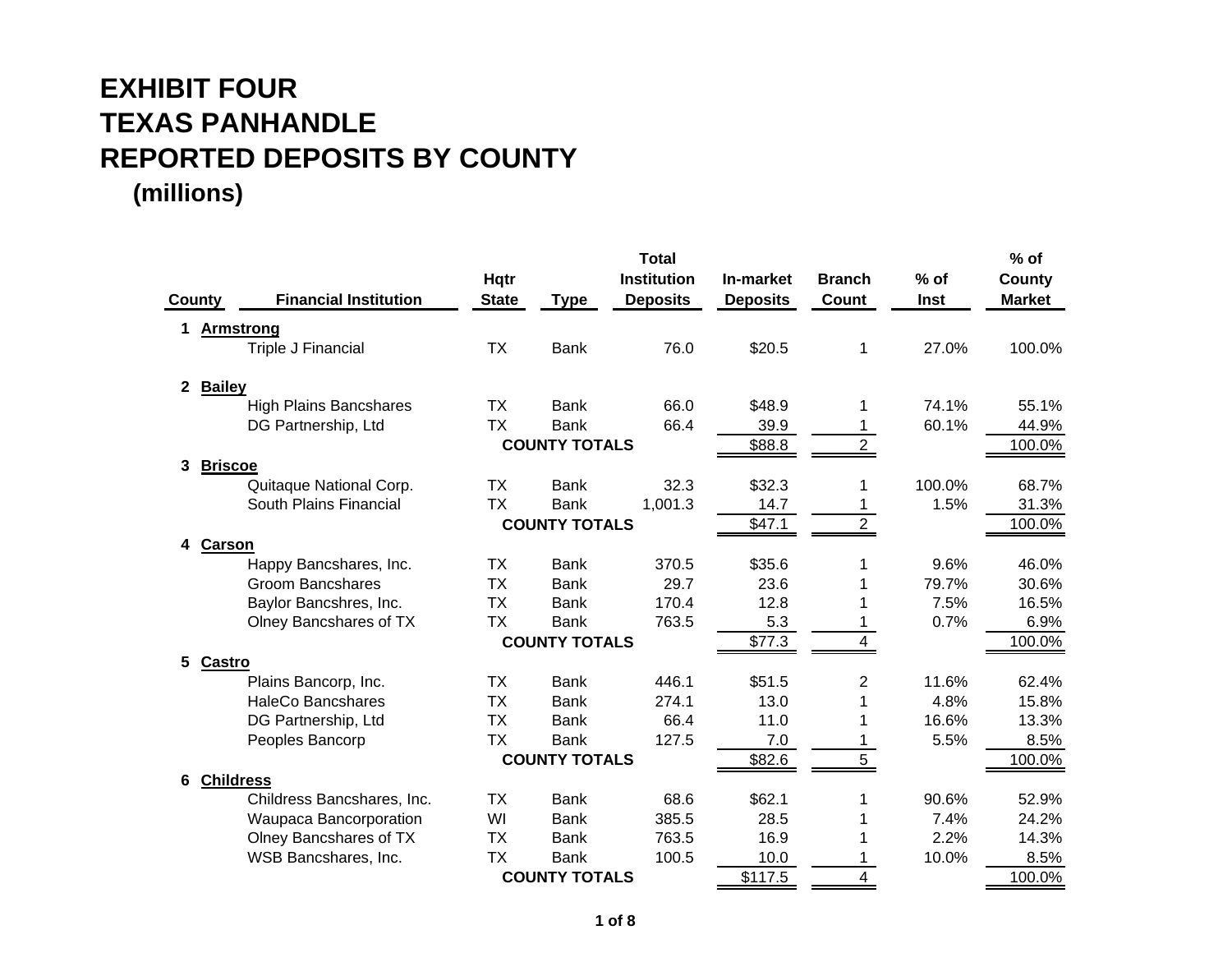|               |                                   |              |                      | <b>Total</b>       |                 |                |        | $%$ of        |
|---------------|-----------------------------------|--------------|----------------------|--------------------|-----------------|----------------|--------|---------------|
|               |                                   | <b>Hqtr</b>  |                      | <b>Institution</b> | In-market       | <b>Branch</b>  | $%$ of | <b>County</b> |
| <b>County</b> | <b>Financial Institution</b>      | <b>State</b> | <b>Type</b>          | <b>Deposits</b>    | <b>Deposits</b> | <b>Count</b>   | Inst   | <b>Market</b> |
| 7             | <b>Collingsworth</b>              |              |                      |                    |                 |                |        |               |
|               | WSB Bancshares, Inc.              | <b>TX</b>    | <b>Bank</b>          | 100.5              | \$40.8          |                | 40.6%  | 63.9%         |
|               | City Bancorp, Inc.                | <b>TX</b>    | <b>Bank</b>          | 65.3               | 23.1            |                | 35.3%  | 36.1%         |
|               |                                   |              | <b>COUNTY TOTALS</b> |                    | \$63.9          | $\overline{2}$ |        | 100.0%        |
| 8             | Cottle                            |              |                      |                    |                 |                |        |               |
|               | First Paducah Bancshs, TX         | <b>TX</b>    | <b>Bank</b>          | 43.2               | 43.2            |                | 100.0% | 87.0%         |
|               | Childress Bancshares, Inc.        | <b>TX</b>    | <b>Bank</b>          | 68.6               | 6.4             |                | 9.4%   | 13.0%         |
|               |                                   |              | <b>COUNTY TOTALS</b> |                    | \$49.6          | $\overline{2}$ |        | 100.0%        |
| 9             | <b>Dallam</b>                     |              |                      |                    |                 |                |        |               |
|               | Dalhart FS&LA                     | <b>TX</b>    | Thrift               | 66.3               | \$47.0          |                | 70.8%  | 27.9%         |
|               | <b>First Dalhart Bancshares</b>   | <b>TX</b>    | <b>Bank</b>          | 43.0               | 43.0            |                | 100.0% | 25.5%         |
|               | Stratford Bancshares, Inc.        | <b>TX</b>    | <b>Bank</b>          | 122.4              | 39.1            |                | 32.0%  | 23.2%         |
|               | Bank of America Corp.             | <b>NC</b>    | <b>Bank</b>          | 590,619.7          | 30.9            |                | 0.0%   | 18.3%         |
|               | Happy Bancshares, Inc.            | <b>TX</b>    | <b>Bank</b>          | 370.5              | 8.4             |                | 2.3%   | 5.0%          |
|               |                                   |              | <b>COUNTY TOTALS</b> |                    | \$168.4         | 5.             |        | 100.0%        |
| 10            | <b>Deaf Smith</b>                 |              |                      |                    |                 |                |        |               |
|               | <b>First Financial Bankshares</b> | ТX           | <b>Bank</b>          | 2,372.4            | \$88.4          |                | 3.7%   | 44.7%         |
|               | <b>HaleCo Bancshares</b>          | <b>TX</b>    | <b>Bank</b>          | 274.1              | 57.5            |                | 21.0%  | 29.1%         |
|               | <b>Firstperryton Bancorp</b>      | <b>TX</b>    | <b>Bank</b>          | 532.5              | 43.6            |                | 8.2%   | 22.0%         |
|               | CitiGroup, Inc.                   | <b>NY</b>    | <b>Bank</b>          | 224,597.3          | 7.9             |                | 0.0%   | 4.0%          |
|               | <b>First Community Bancshares</b> | <b>TX</b>    | <b>Bank</b>          | 781.4              | 0.6             |                | 0.1%   | 0.3%          |
|               |                                   |              | <b>COUNTY TOTALS</b> |                    | \$197.9         | 5              |        | 100.0%        |
| 11            | <b>Donley</b>                     |              |                      |                    |                 |                |        |               |
|               | Herring Bancorp, Inc.             | <b>TX</b>    | <b>Bank</b>          | 295.4              | \$41.5          |                | 14.1%  | 51.5%         |
|               | Donley County Bancshs             | <b>TX</b>    | <b>Bank</b>          | 24.2               | 24.2            |                | 100.0% | 30.1%         |
|               | City Bancorp, Inc.                | <b>TX</b>    | <b>Bank</b>          | 65.3               | 14.8            |                | 22.8%  | 18.4%         |
|               |                                   |              | <b>COUNTY TOTALS</b> |                    | \$80.6          | 3              |        | 100.0%        |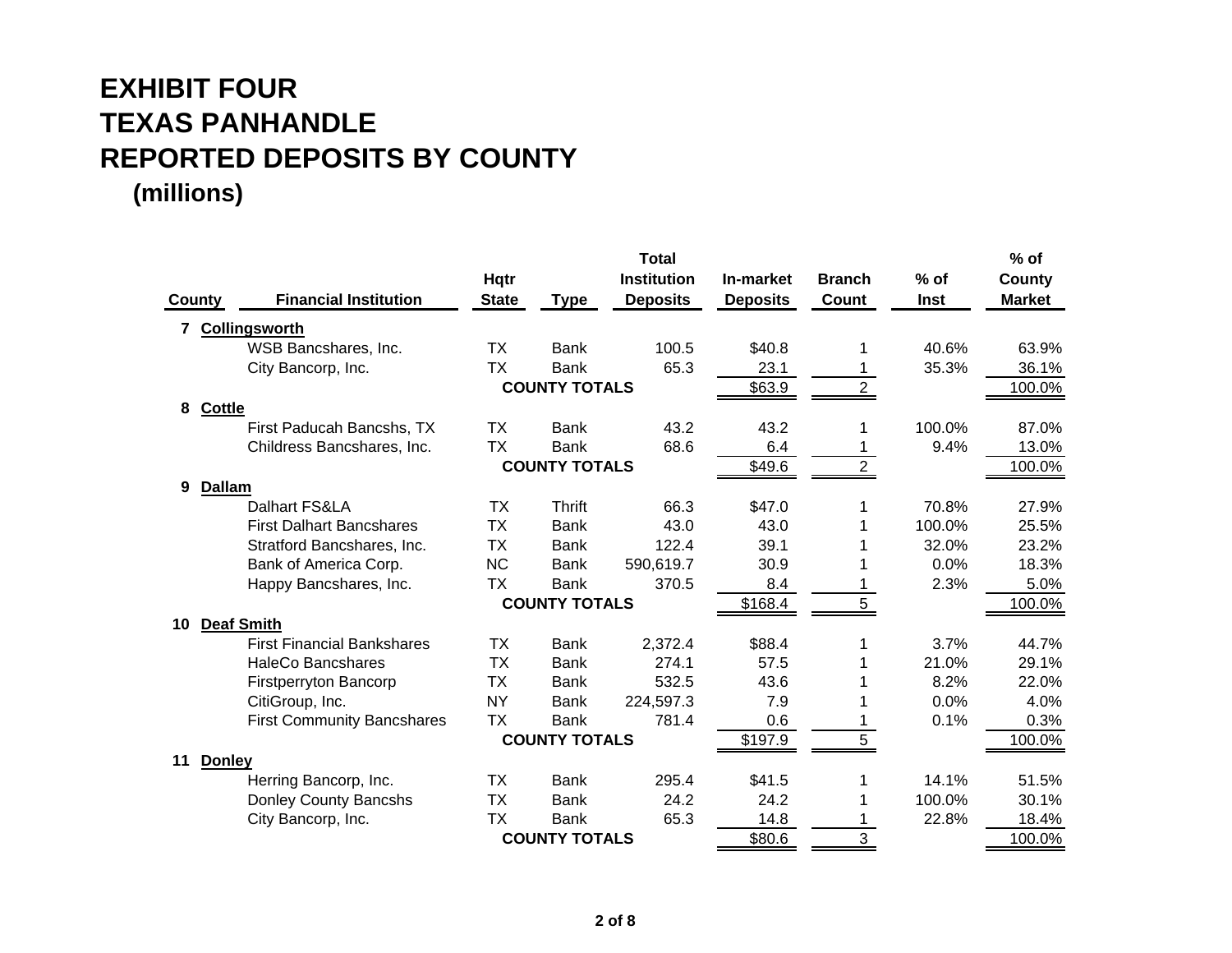|                    |                                   |              |                      | <b>Total</b>       |                 |                         |        | $%$ of        |
|--------------------|-----------------------------------|--------------|----------------------|--------------------|-----------------|-------------------------|--------|---------------|
|                    |                                   | <b>Hqtr</b>  |                      | <b>Institution</b> | In-market       | <b>Branch</b>           | $%$ of | <b>County</b> |
| County             | <b>Financial Institution</b>      | <b>State</b> | <b>Type</b>          | <b>Deposits</b>    | <b>Deposits</b> | Count                   | Inst   | <b>Market</b> |
| 12<br><b>Floyd</b> |                                   |              |                      |                    |                 |                         |        |               |
|                    | <b>Floyd County Bancshares</b>    | <b>TX</b>    | <b>Bank</b>          | 64.9               | \$64.9          | 1                       | 100.0% | 61.2%         |
|                    | South Plains Financial            | TX           | Bank                 | 1,001.3            | 28.4            | 2                       | 2.8%   | 26.8%         |
|                    | American State Fin Corp.          | <b>TX</b>    | <b>Bank</b>          | 1,690.2            | 12.8            |                         | 0.8%   | 12.1%         |
|                    |                                   |              | <b>COUNTY TOTALS</b> |                    | \$106.0         | 4                       |        | 100.0%        |
| 13<br><b>Foard</b> |                                   |              |                      |                    |                 |                         |        |               |
|                    | Crowell Bancshares, Inc.          | ТX           | <b>Bank</b>          | 20.8               | \$20.8          | 1                       | 100.0% | 100.0%        |
| 14<br>Gray         |                                   |              |                      |                    |                 |                         |        |               |
|                    | Firstperryton Bancorp             | ТX           | <b>Bank</b>          | 532.5              | \$116.9         |                         | 22.0%  | 35.8%         |
|                    | Waupaca Bancorporation            | WI           | <b>Bank</b>          | 385.5              | 89.4            |                         | 23.2%  | 27.4%         |
|                    | CitiGroup, Inc.                   | <b>NY</b>    | <b>Bank</b>          | 224,597.3          | 56.1            | 2                       | 0.0%   | 17.2%         |
|                    | Bank of America Corp.             | <b>NC</b>    | <b>Bank</b>          | 590,619.7          | 39.5            | $\overline{2}$          | 0.0%   | 12.1%         |
|                    | Miami Bancshares, Inc.            | <b>TX</b>    | Bank                 | 24.4               | 13.6            |                         | 55.8%  | 4.2%          |
|                    | GrayCo Bancshares                 | ТX           | <b>Bank</b>          | 10.3               | 10.3            |                         | 100.0% | 3.2%          |
|                    | <b>First Community Bancshares</b> | ТX           | <b>Bank</b>          | 781.4              | 0.7             |                         | 0.1%   | 0.2%          |
|                    |                                   |              | <b>COUNTY TOTALS</b> |                    | \$326.5         | 9                       |        | 100.0%        |
| Hale<br>15         |                                   |              |                      |                    |                 |                         |        |               |
|                    | American State Fin Corp.          | <b>TX</b>    | <b>Bank</b>          | 1,690.2            | \$114.7         | 1                       | 6.8%   | 28.5%         |
|                    | HaleCo Bancshares                 | ТX           | <b>Bank</b>          | 274.1              | 110.0           | $\overline{\mathbf{c}}$ | 40.1%  | 27.3%         |
|                    | Wells Fargo & Company             | CA           | <b>Bank</b>          | 308,987.1          | 61.8            | $\overline{2}$          | 0.0%   | 15.3%         |
|                    | McLaughlin Bancshares             | ТX           | <b>Bank</b>          | 105.4              | 53.3            | 4                       | 50.6%  | 13.2%         |
|                    | Eggemeyer Advisory Corp.          | CA           | <b>Bank</b>          | 4,527.8            | 41.1            |                         | 0.9%   | 10.2%         |
|                    | <b>First State Bank</b>           | <b>TX</b>    | <b>Bank</b>          | 20.8               | 20.8            |                         | 100.0% | 5.2%          |
|                    | <b>First Community Bancshares</b> | <b>TX</b>    | <b>Bank</b>          | 781.4              | 0.9             |                         | 0.1%   | 0.2%          |
|                    |                                   |              | <b>COUNTY TOTALS</b> |                    | \$402.7         | 12                      |        | 100.0%        |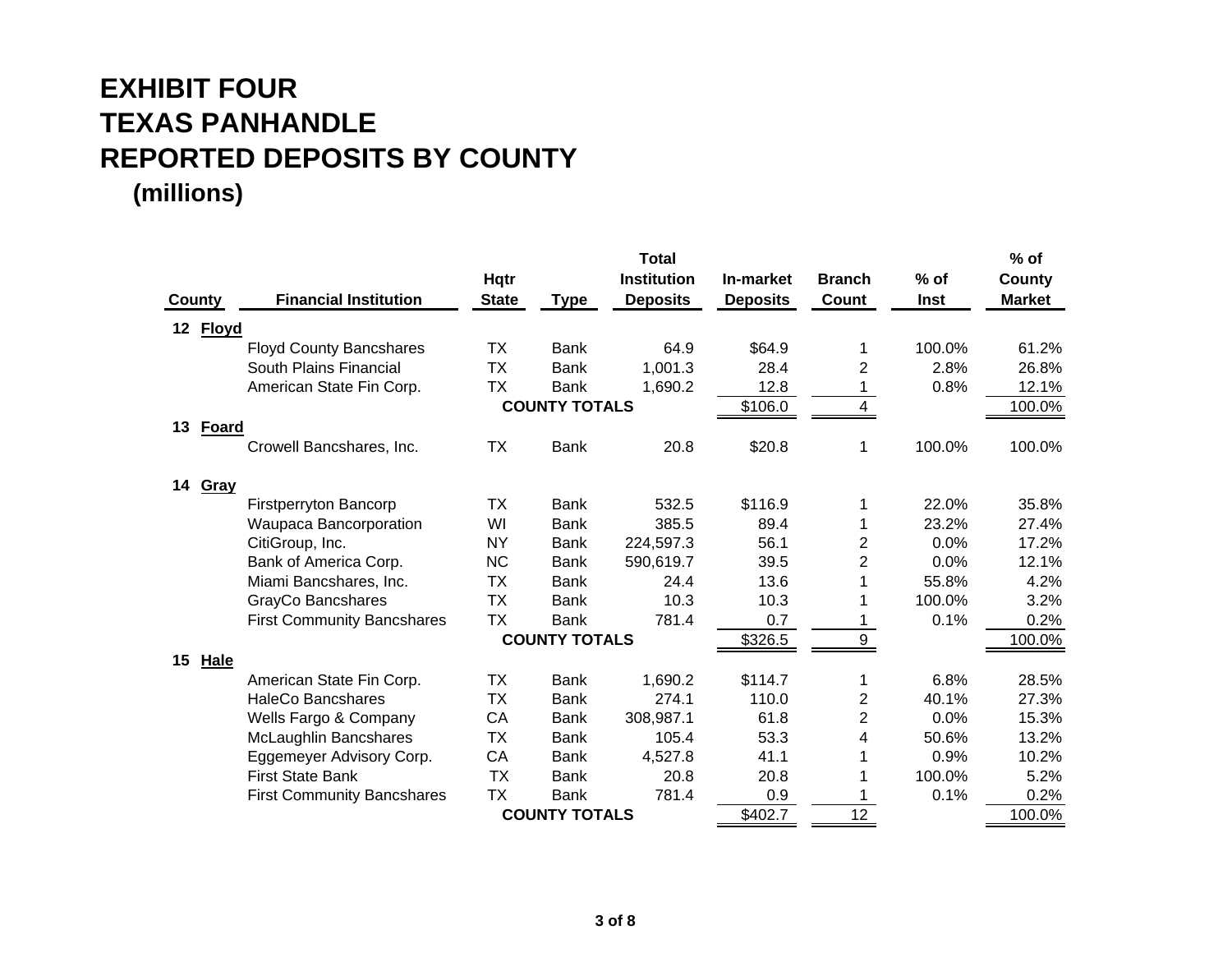|               |                                         |              |                      | <b>Total</b>       |                 |               |             | $%$ of        |
|---------------|-----------------------------------------|--------------|----------------------|--------------------|-----------------|---------------|-------------|---------------|
|               |                                         | <b>Hqtr</b>  |                      | <b>Institution</b> | In-market       | <b>Branch</b> | $%$ of      | County        |
| <b>County</b> | <b>Financial Institution</b>            | <b>State</b> | <b>Type</b>          | <b>Deposits</b>    | <b>Deposits</b> | <b>Count</b>  | <b>Inst</b> | <b>Market</b> |
| 16            | <b>Hall</b>                             |              |                      |                    |                 |               |             |               |
|               | <b>Falcon Bancorporation</b>            | TX           | <b>Bank</b>          | 40.4               | \$38.0          |               | 94.1%       | 59.0%         |
|               | Baylor Bancshres, Inc.                  | TX           | <b>Bank</b>          | 170.4              | 20.3            | 2             | 11.9%       | 31.5%         |
|               | WSB Bancshares, Inc.                    | TX           | <b>Bank</b>          | 100.5              | 6.1             |               | 6.1%        | 9.5%          |
|               |                                         |              | <b>COUNTY TOTALS</b> |                    | \$64.4          | 4             |             | 100.0%        |
| 17            | <b>Hansford</b>                         |              |                      |                    |                 |               |             |               |
|               | Spearman Bancshares                     | ТX           | <b>Bank</b>          | 83.1               | \$78.9          |               | 94.9%       | 45.1%         |
|               | <b>First State Bankshares</b>           | TX           | <b>Bank</b>          | 64.5               | 64.5            |               | 100.0%      | 36.9%         |
|               | <b>GSB Bancshares</b>                   | <b>TX</b>    | <b>Bank</b>          | 27.3               | 27.3            |               | 100.0%      | 15.6%         |
|               | ISB Holdings, Inc.                      | ТX           | <b>SB</b>            | 84.7               | 4.1             |               | 4.8%        | 2.3%          |
|               |                                         |              | <b>COUNTY TOTALS</b> |                    | \$174.8         | 4             |             | 100.0%        |
| 18            | <b>Hardeman</b>                         |              |                      |                    |                 |               |             |               |
|               | Northern Bancshares, Inc.               | <b>TX</b>    | <b>Bank</b>          | 31.4               | \$31.4          | 2             | 100.0%      | 53.2%         |
|               | Quannah Financial Corp.                 | ТX           | <b>Bank</b>          | 27.6               | 27.6            |               | 100.0%      | 46.8%         |
|               |                                         |              | <b>COUNTY TOTALS</b> |                    | \$58.9          | 3             |             | 100.0%        |
|               |                                         |              |                      |                    |                 |               |             |               |
| 19            | <b>Hartley</b><br>Wells Fargo & Company | CA           | <b>Bank</b>          | 308,987.1          | \$16.4          | 1             | 0.0%        | 100.0%        |
|               |                                         |              |                      |                    |                 |               |             |               |
| 20            | <b>Hemphill</b>                         |              |                      |                    |                 |               |             |               |
|               | First Canadian Bancorp                  | ТX           | <b>Bank</b>          | 66.6               | \$55.9          |               | 83.8%       | 47.0%         |
|               | Olney Bancshares of TX                  | ТX           | <b>Bank</b>          | 763.5              | 50.8            |               | 6.7%        | 42.8%         |
|               | WSB Bancshares, Inc.                    | <b>TX</b>    | <b>Bank</b>          | 100.5              | 12.1            |               | 12.0%       | 10.1%         |
|               |                                         |              | <b>COUNTY TOTALS</b> |                    | \$118.8         | 3             |             | 100.0%        |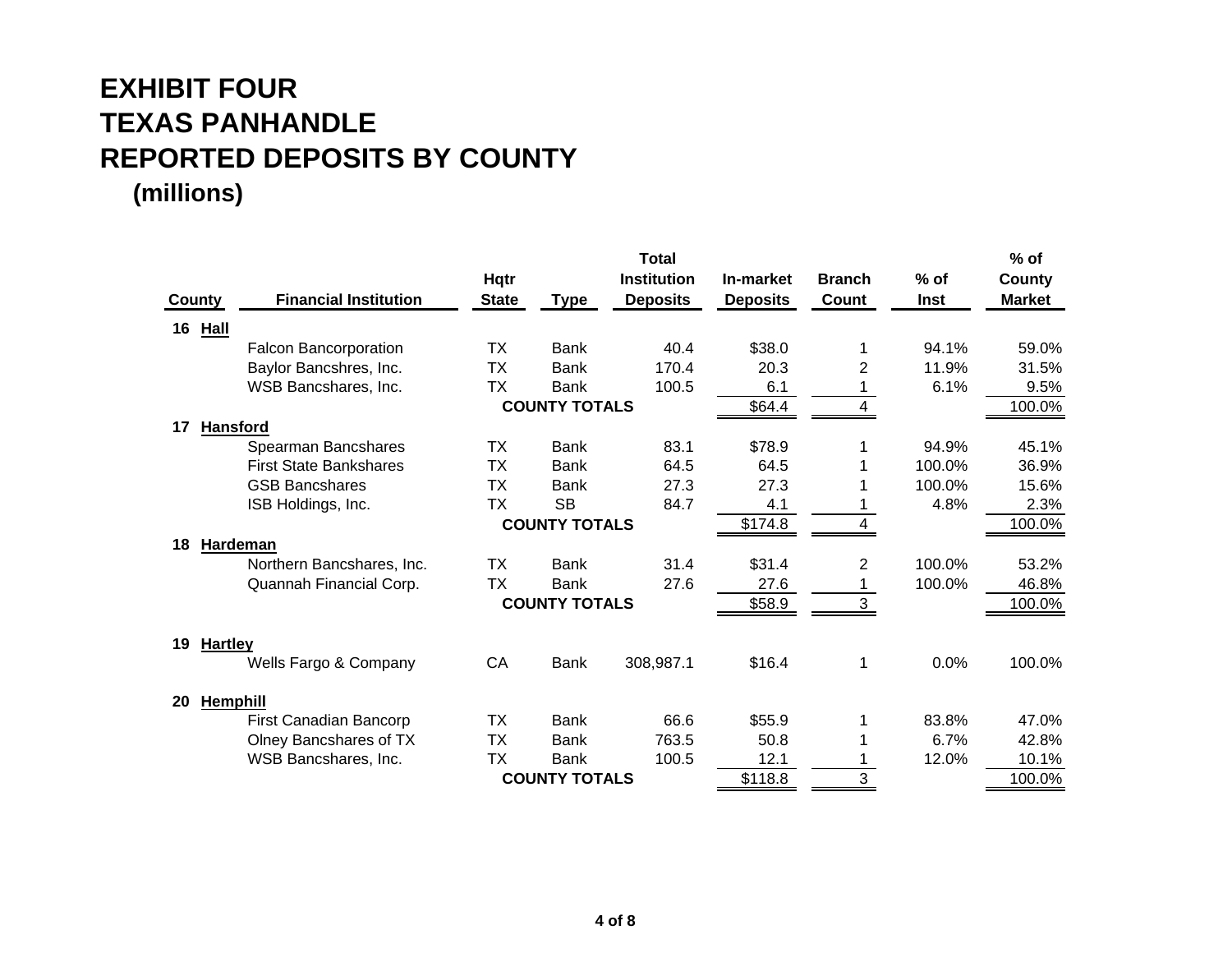|               |                                   |              |                      | <b>Total</b>       |                 |                |        | % of          |
|---------------|-----------------------------------|--------------|----------------------|--------------------|-----------------|----------------|--------|---------------|
|               |                                   | <b>Hqtr</b>  |                      | <b>Institution</b> | In-market       | <b>Branch</b>  | $%$ of | County        |
| <b>County</b> | <b>Financial Institution</b>      | <b>State</b> | <b>Type</b>          | <b>Deposits</b>    | <b>Deposits</b> | Count          | Inst   | <b>Market</b> |
| 21            | <b>Hutchinson</b>                 |              |                      |                    |                 |                |        |               |
|               | <b>Amarillo National Bancorp</b>  | ТX           | <b>Bank</b>          | 1,622.2            | \$84.3          | 1              | 5.2%   | 50.8%         |
|               | Wells Fargo & Company             | CA           | <b>Bank</b>          | 308,987.1          | 51.3            | $\overline{2}$ | 0.0%   | 30.9%         |
|               | Olney Bancshares of TX            | <b>TX</b>    | <b>Bank</b>          | 763.5              | 30.4            | $\overline{2}$ | 4.0%   | 18.3%         |
|               |                                   |              | <b>COUNTY TOTALS</b> |                    | \$166.1         | 5              |        | 100.0%        |
| 22 Lamb       |                                   |              |                      |                    |                 |                |        |               |
|               | Plains Bancorp, Inc.              | TX           | <b>Bank</b>          | 446.1              | \$76.7          | 3              | 17.2%  | 31.2%         |
|               | XIT Bancshares, Inc.              | <b>TX</b>    | <b>Bank</b>          | 60.2               | 56.3            | 3              | 93.4%  | 22.9%         |
|               | First FS&LA Littlefield TX        | TX           | Thrift               | 35.7               | 35.7            | $\overline{2}$ | 100.0% | 14.5%         |
|               | AIM Bancshares, Inc.              | <b>TX</b>    | <b>Bank</b>          | 65.0               | 22.2            | $\overline{2}$ | 34.2%  | 9.0%          |
|               | American State Fin Corp.          | ТX           | <b>Bank</b>          | 1,690.2            | 21.8            | 1              | 1.3%   | 8.8%          |
|               | South Plains Financial            | <b>TX</b>    | <b>Bank</b>          | 1,001.3            | 21.4            | $\overline{2}$ | 2.1%   | 8.7%          |
|               | <b>First Amherst Bancshares</b>   | TX           | <b>Bank</b>          | 12.0               | 12.0            |                | 100.0% | 4.9%          |
|               |                                   |              | <b>COUNTY TOTALS</b> |                    | \$246.0         | 14             |        | 100.0%        |
| 23            | Lipscomb                          |              |                      |                    |                 |                |        |               |
|               | Olney Bancshares of TX            | <b>TX</b>    | <b>Bank</b>          | 763.5              | \$34.9          | 1              | 4.6%   | 45.4%         |
|               | FirstPerryton Bancorp             | <b>TX</b>    | <b>Bank</b>          | 532.5              | 31.2            |                | 5.9%   | 40.6%         |
|               | First Canadian Bancorp            | ТX           | <b>Bank</b>          | 66.6               | 10.8            |                | 16.2%  | 14.0%         |
|               |                                   |              | <b>COUNTY TOTALS</b> |                    | \$76.9          | 3              |        | 100.0%        |
| 24            | <b>Moore</b>                      |              |                      |                    |                 |                |        |               |
|               | Happy Bancshares, Inc.            | TX           | <b>Bank</b>          | 370.5              | \$74.4          | 2              | 20.1%  | 46.2%         |
|               | Stratford Bancshares, Inc.        | ТX           | <b>Bank</b>          | 122.4              | 35.5            | 1              | 29.0%  | 22.0%         |
|               | Bank of America Corp.             | <b>NC</b>    | <b>Bank</b>          | 590,619.7          | 26.8            | $\overline{c}$ | 0.0%   | 16.7%         |
|               | Dalhart FS&LA                     | <b>TX</b>    | <b>Thrift</b>        | 66.3               | 19.3            |                | 29.2%  | 12.0%         |
|               | Spearman Bancshares               | <b>TX</b>    | <b>Bank</b>          | 83.1               | 4.2             |                | 5.1%   | 2.6%          |
|               | <b>First Community Bancshares</b> | <b>TX</b>    | <b>Bank</b>          | 781.4              | 0.7             |                | 0.1%   | 0.4%          |
|               |                                   |              | <b>COUNTY TOTALS</b> |                    | \$161.0         | 8              |        | 100.0%        |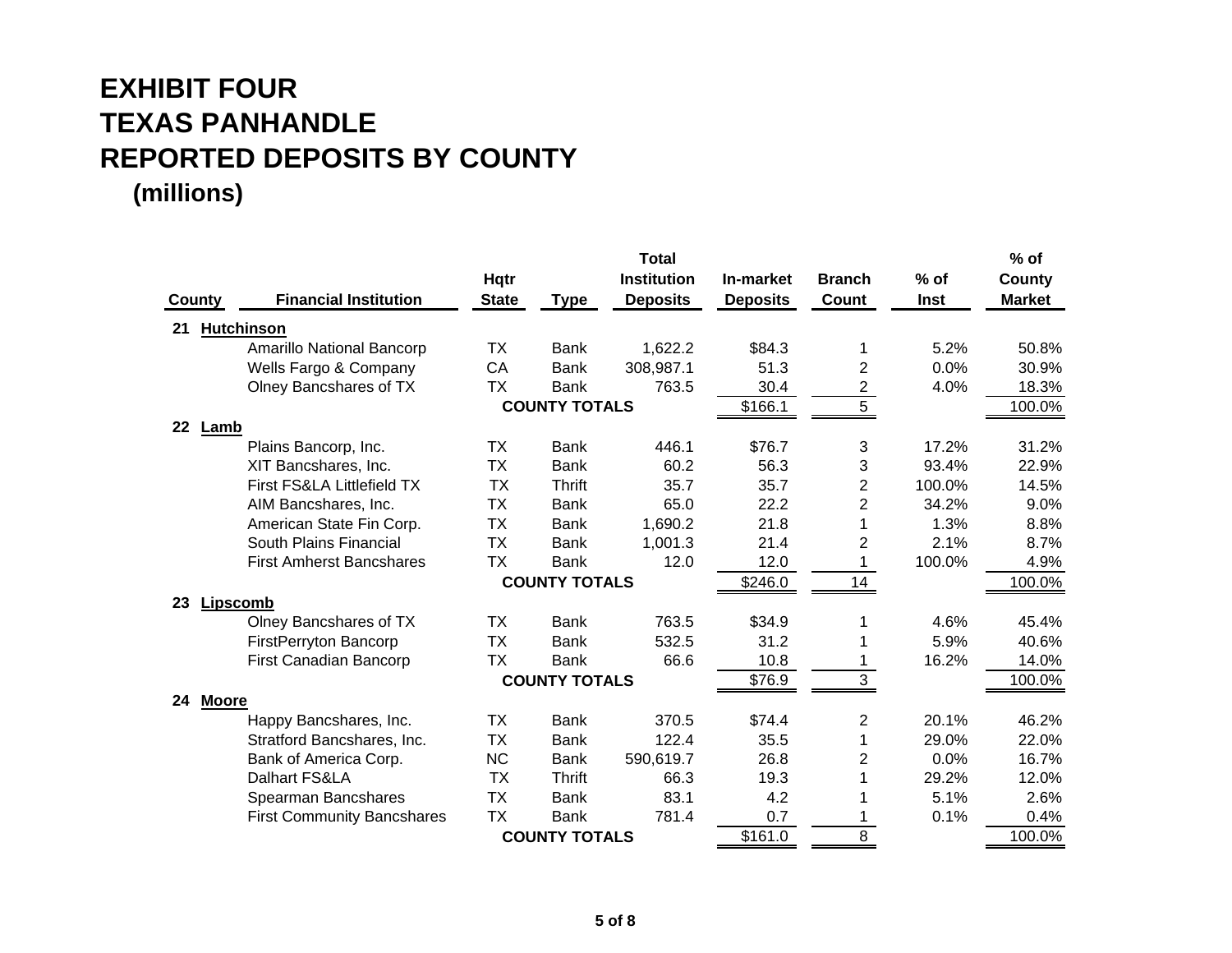|    |                                        |              |                      | <b>Total</b>       |                 |               |         | $%$ of        |
|----|----------------------------------------|--------------|----------------------|--------------------|-----------------|---------------|---------|---------------|
|    |                                        | <b>Hqtr</b>  |                      | <b>Institution</b> | In-market       | <b>Branch</b> | % of    | County        |
|    | <b>Financial Institution</b><br>County | <b>State</b> | <u>Type</u>          | <b>Deposits</b>    | <b>Deposits</b> | Count         | Inst    | <b>Market</b> |
| 25 | <b>Motley</b>                          |              |                      |                    |                 |               |         |               |
|    | Baylor Bancshres, Inc.                 | <b>TX</b>    | <b>Bank</b>          | 170.4              | \$11.1          |               | 6.5%    | 100.0%        |
| 26 | <b>Ochiltree</b>                       |              |                      |                    |                 |               |         |               |
|    | <b>FirstPerryton Bancorp</b>           | ТX           | Bank                 | 532.5              | \$115.9         |               | 21.8%   | 43.3%         |
|    | ISB Holdings, Inc.                     | ТX           | <b>SB</b>            | 84.7               | 80.7            |               | 95.2%   | 30.2%         |
|    | Perryton Bancshares                    | <b>TX</b>    | Bank                 | 70.8               | 70.8            |               | 100.0%  | 26.5%         |
|    |                                        |              | <b>COUNTY TOTALS</b> |                    | \$267.4         |               |         | 100.0%        |
| 27 | Oldham                                 |              |                      |                    |                 |               |         |               |
|    | Olney Bancshares of TX                 | <b>TX</b>    | <b>Bank</b>          | 763.5              | \$11.0          |               | 1.4%    | 100.0%        |
| 28 | <b>Parmer</b>                          |              |                      |                    |                 |               |         |               |
|    | <b>Security State Bank</b>             | ТX           | <b>Bank</b>          | 67.9               | \$67.9          |               | 100.0%  | 41.3%         |
|    | Olney Bancshares of TX                 | TX           | Bank                 | 763.5              | 52.9            |               | $6.9\%$ | 32.2%         |
|    | <b>High Plains Bancshares</b>          | ТX           | Bank                 | 66.0               | 17.1            |               | 25.9%   | 10.4%         |
|    | DG Partnership, Ltd                    | ТX           | Bank                 | 66.4               | 15.5            |               | 23.4%   | 9.5%          |
|    | <b>HaleCo Bancshares</b>               | ТX           | <b>Bank</b>          | 274.1              | 11.1            |               | 4.1%    | 6.8%          |
|    |                                        |              | <b>COUNTY TOTALS</b> |                    | \$164.4         |               |         | 100.0%        |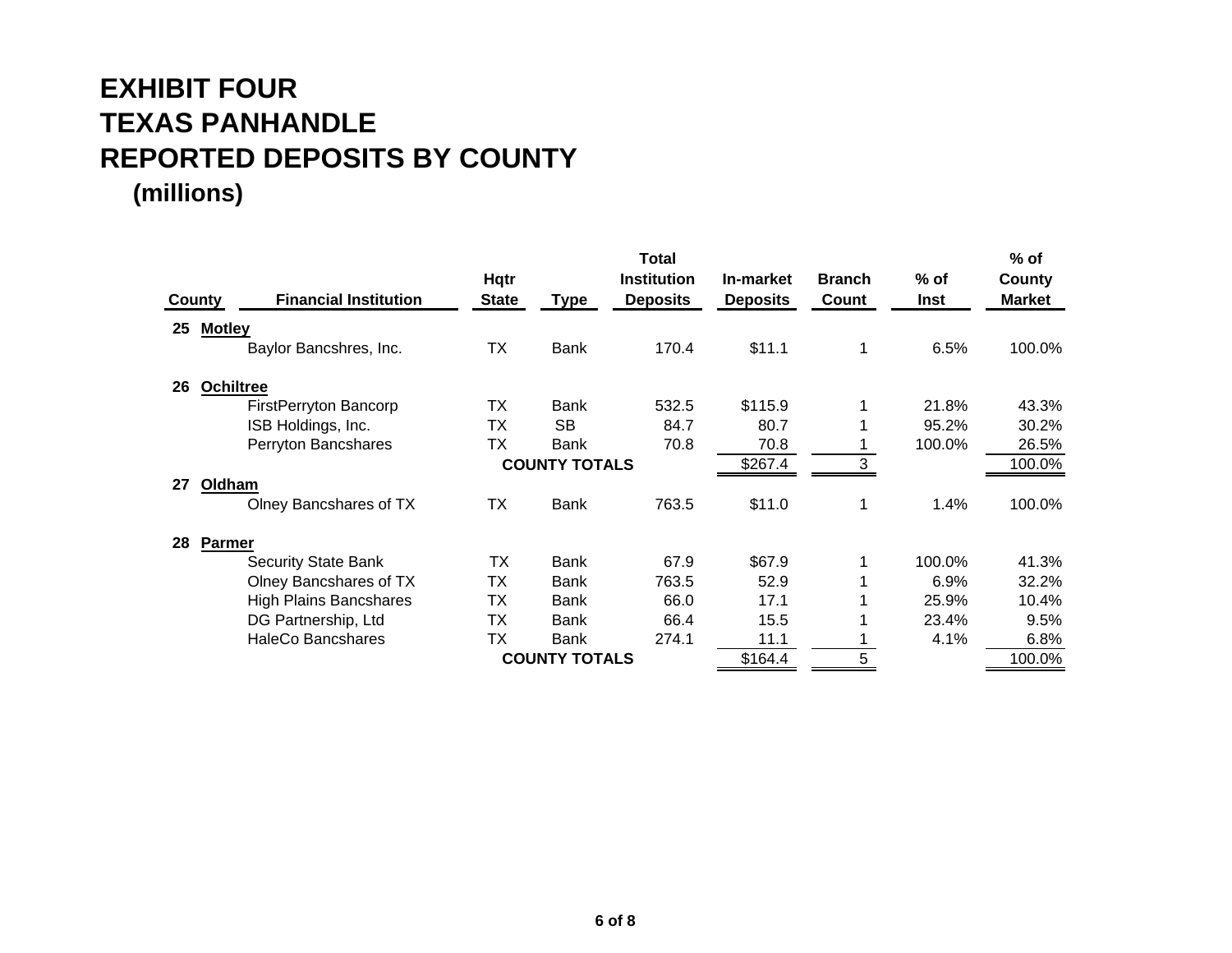|                      |                                   |              |                      | <b>Total</b>       |                 |                |        | $%$ of        |
|----------------------|-----------------------------------|--------------|----------------------|--------------------|-----------------|----------------|--------|---------------|
|                      |                                   | Hqtr         |                      | <b>Institution</b> | In-market       | <b>Branch</b>  | $%$ of | County        |
| County               | <b>Financial Institution</b>      | <b>State</b> | <b>Type</b>          | <b>Deposits</b>    | <b>Deposits</b> | Count          | Inst   | <b>Market</b> |
| 29 Potter            |                                   |              |                      |                    |                 |                |        |               |
|                      | <b>Amarillo National Bancorp</b>  | ТX           | <b>Bank</b>          | 1,622.2            | \$1,331.0       | 9              | 82.1%  | 52.3%         |
|                      | Bank of America Corp.             | <b>NC</b>    | <b>Bank</b>          | 590,619.7          | 333.9           | 4              | 0.1%   | 13.1%         |
|                      | <b>Firstperryton Bancorp</b>      | <b>TX</b>    | <b>Bank</b>          | 532.5              | 217.8           | 3              | 40.9%  | 8.6%          |
|                      | JPMorgan Chase & Co.              | <b>NY</b>    | <b>Bank</b>          | 462,295.3          | 203.6           | 3              | 0.0%   | 8.0%          |
|                      | Wells Fargo & Company             | CA           | <b>Bank</b>          | 308,987.1          | 126.7           | $\overline{c}$ | 0.0%   | 5.0%          |
|                      | Herring Bancorp, Inc.             | <b>TX</b>    | <b>Bank</b>          | 295.4              | 124.9           | 3              | 42.3%  | 4.9%          |
|                      | CitiGroup, Inc.                   | <b>NY</b>    | <b>Bank</b>          | 224,597.3          | 68.0            | 4              | 0.0%   | 2.7%          |
|                      | Happy Bancshares, Inc.            | <b>TX</b>    | <b>Bank</b>          | 370.5              | 63.0            | 3              | 17.0%  | 2.5%          |
|                      | Plains Bancorp, Inc.              | <b>TX</b>    | <b>Bank</b>          | 446.1              | 52.8            | $\mathbf{1}$   | 11.8%  | 2.1%          |
|                      | First Bancshares of TX            | <b>TX</b>    | <b>Bank</b>          | 145.0              | 14.7            | $\overline{2}$ | 10.2%  | 0.6%          |
|                      | <b>Groom Bancshares</b>           | <b>TX</b>    | <b>Bank</b>          | 29.7               | 6.0             | $\mathbf{1}$   | 20.3%  | 0.2%          |
|                      | Falcon Bancorporation             | <b>TX</b>    | <b>Bank</b>          | 40.4               | 2.4             | 1              | 5.9%   | 0.1%          |
|                      | <b>Woodforest Financial Group</b> | <b>TX</b>    | <b>Bank</b>          | 1,878.1            | 1.9             | 1              | 0.1%   | 0.1%          |
|                      | <b>First Community Bancshares</b> | <b>TX</b>    | <b>Bank</b>          | 781.4              | 0.7             |                | 0.1%   | 0.0%          |
|                      |                                   |              | <b>COUNTY TOTALS</b> |                    | \$2,547.3       | 38             |        | 100.0%        |
| <b>Randall</b><br>30 |                                   |              |                      |                    |                 |                |        |               |
|                      | Amarillo National Bancorp         | <b>TX</b>    | <b>Bank</b>          | 1,622.2            | \$206.8         | 5              | 12.7%  | 21.9%         |
|                      | Wells Fargo & Company             | CA           | <b>Bank</b>          | 308,987.1          | 176.4           | 4              | 0.1%   | 18.7%         |
|                      | Happy Bancshares, Inc.            | <b>TX</b>    | <b>Bank</b>          | 370.5              | 150.7           | 3              | 40.7%  | 15.9%         |
|                      | World Savings Bank FSB            | CA           | <b>Thrift</b>        | 61,321.4           | 109.2           | $\mathbf{1}$   | 0.2%   | 11.6%         |
|                      | CitiGroup, Inc.                   | <b>NY</b>    | <b>Bank</b>          | 224,597.3          | 93.3            | $\overline{c}$ | 0.0%   | 9.9%          |
|                      | Bank of America Corp.             | <b>NC</b>    | <b>Bank</b>          | 590,619.7          | 84.2            | 3              | 0.0%   | 8.9%          |
|                      | Plains Bancorp, Inc.              | <b>TX</b>    | <b>Bank</b>          | 446.1              | 77.8            | 3              | 17.4%  | 8.2%          |
|                      | Herring Bancorp, Inc.             | <b>TX</b>    | <b>Bank</b>          | 295.4              | 34.4            | 1              | 11.6%  | 3.6%          |
|                      | <b>Firstperryton Bancorp</b>      | <b>TX</b>    | <b>Bank</b>          | 532.5              | 7.1             | 1              | 1.3%   | 0.8%          |
|                      | <b>Woodforest Financial Group</b> | <b>TX</b>    | <b>Bank</b>          | 1,878.1            | 4.9             | 1              | 0.3%   | 0.5%          |
|                      | <b>First Community Bancshares</b> | <b>TX</b>    | <b>Bank</b>          | 781.4              | 0.5             | $\overline{2}$ | 0.1%   | 0.1%          |
|                      |                                   |              | <b>COUNTY TOTALS</b> |                    | \$945.2         | 26             |        | 100.0%        |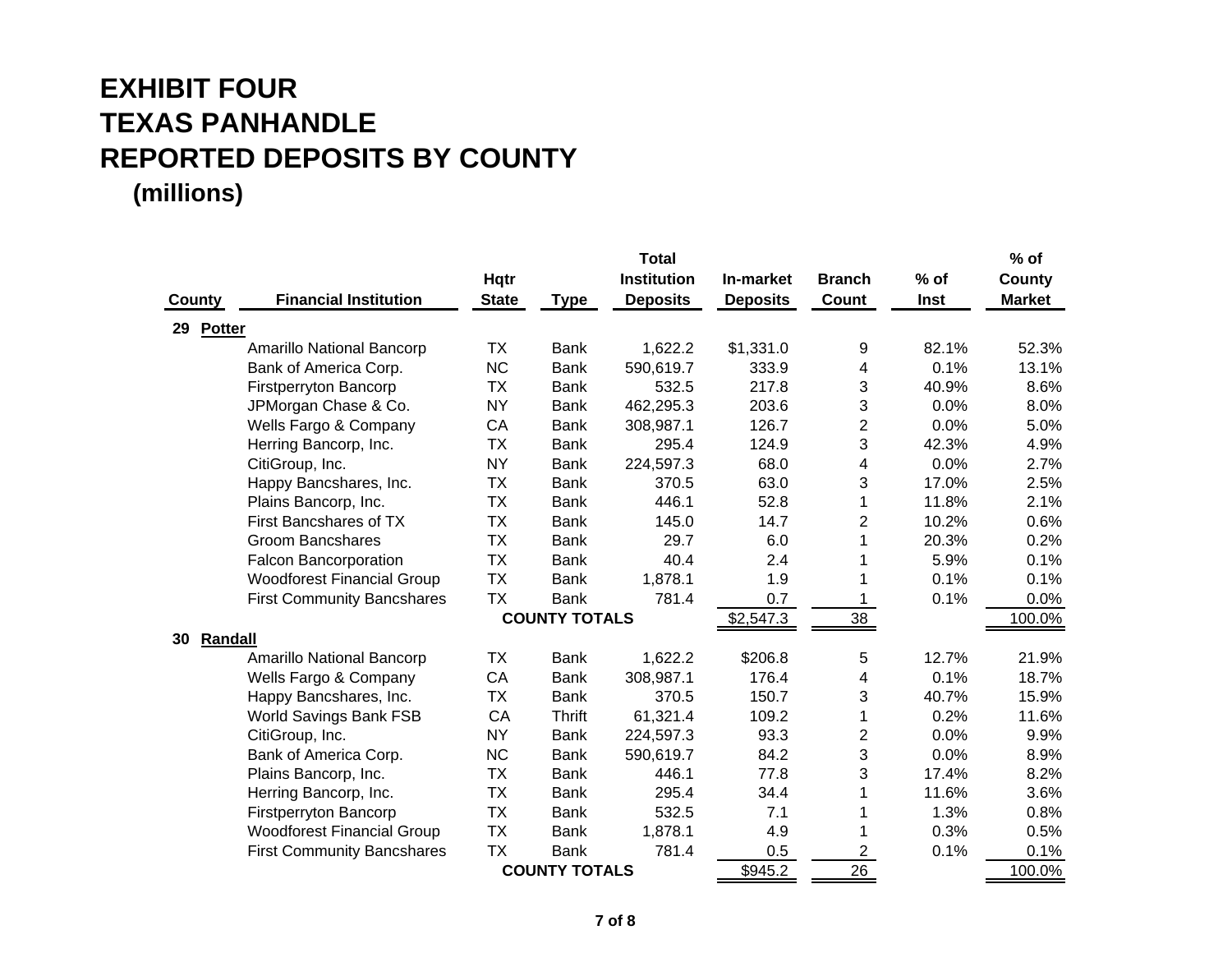|    |                                               |              |                      | <b>Total</b>       |                 |               |        | $%$ of        |
|----|-----------------------------------------------|--------------|----------------------|--------------------|-----------------|---------------|--------|---------------|
|    |                                               | Hqtr         |                      | <b>Institution</b> | In-market       | <b>Branch</b> | $%$ of | County        |
|    | <b>Financial Institution</b><br><b>County</b> | <b>State</b> | <b>Type</b>          | <b>Deposits</b>    | <b>Deposits</b> | Count         | Inst   | <b>Market</b> |
| 31 | <b>Roberts</b>                                |              |                      |                    |                 |               |        |               |
|    | Miami Bancshares, Inc.                        | <b>TX</b>    | Bank                 | 24.4               | \$10.8          |               | 44.2%  | 100.0%        |
| 32 | <b>Sherman</b>                                |              |                      |                    |                 |               |        |               |
|    | Stratford Bancshares, Inc.                    | ТX           | <b>Bank</b>          | 122.4              | \$47.8          |               | 39.1%  | 69.2%         |
|    | Happy Bancshares, Inc.                        | ТX           | Bank                 | 370.5              | 21.3            |               | 5.7%   | 30.8%         |
|    |                                               |              | <b>COUNTY TOTALS</b> |                    | \$69.1          | 2             |        | 100.0%        |
| 33 | <b>Swisher</b>                                |              |                      |                    |                 |               |        |               |
|    | Wells Fargo & Company                         | CA           | Bank                 | 308,987.1          | \$40.9          |               | 0.0%   | 34.6%         |
|    | <b>HaleCo Bancshares</b>                      | ТX           | <b>Bank</b>          | 274.1              | 27.2            |               | 9.9%   | 23.0%         |
|    | <b>Kress National Bancshares</b>              | ТX           | Bank                 | 24.4               | 24.4            |               | 100.0% | 20.6%         |
|    | Happy Bancshares, Inc.                        | ТX           | Bank                 | 370.5              | 17.2            |               | 4.6%   | 14.5%         |
|    | Triple J Financial                            | ТX           | <b>Bank</b>          | 76.0               | 8.6             |               | 11.3%  | 7.3%          |
|    |                                               |              | <b>COUNTY TOTALS</b> |                    | \$118.2         | 5.            |        | 100.0%        |
| 34 | Wheeler                                       |              |                      |                    |                 |               |        |               |
|    | <b>First State of Mobeetie</b>                | <b>TX</b>    | <b>Bank</b>          | 43.1               | \$43.1          | 2             | 100.0% | 31.9%         |
|    | Waupaca Bancorporation                        | WI           | Bank                 | 385.5              | 34.4            |               | 8.9%   | 25.5%         |
|    | WSB Bancshares, Inc.                          | ТX           | Bank                 | 100.5              | 31.5            |               | 31.3%  | 23.3%         |
|    | Lubco Bancshares                              | ТX           | Bank                 | 146.6              | 26.2            |               | 17.9%  | 19.4%         |
|    |                                               |              | <b>COUNTY TOTALS</b> |                    | \$135.2         | 5.            |        | 100.0%        |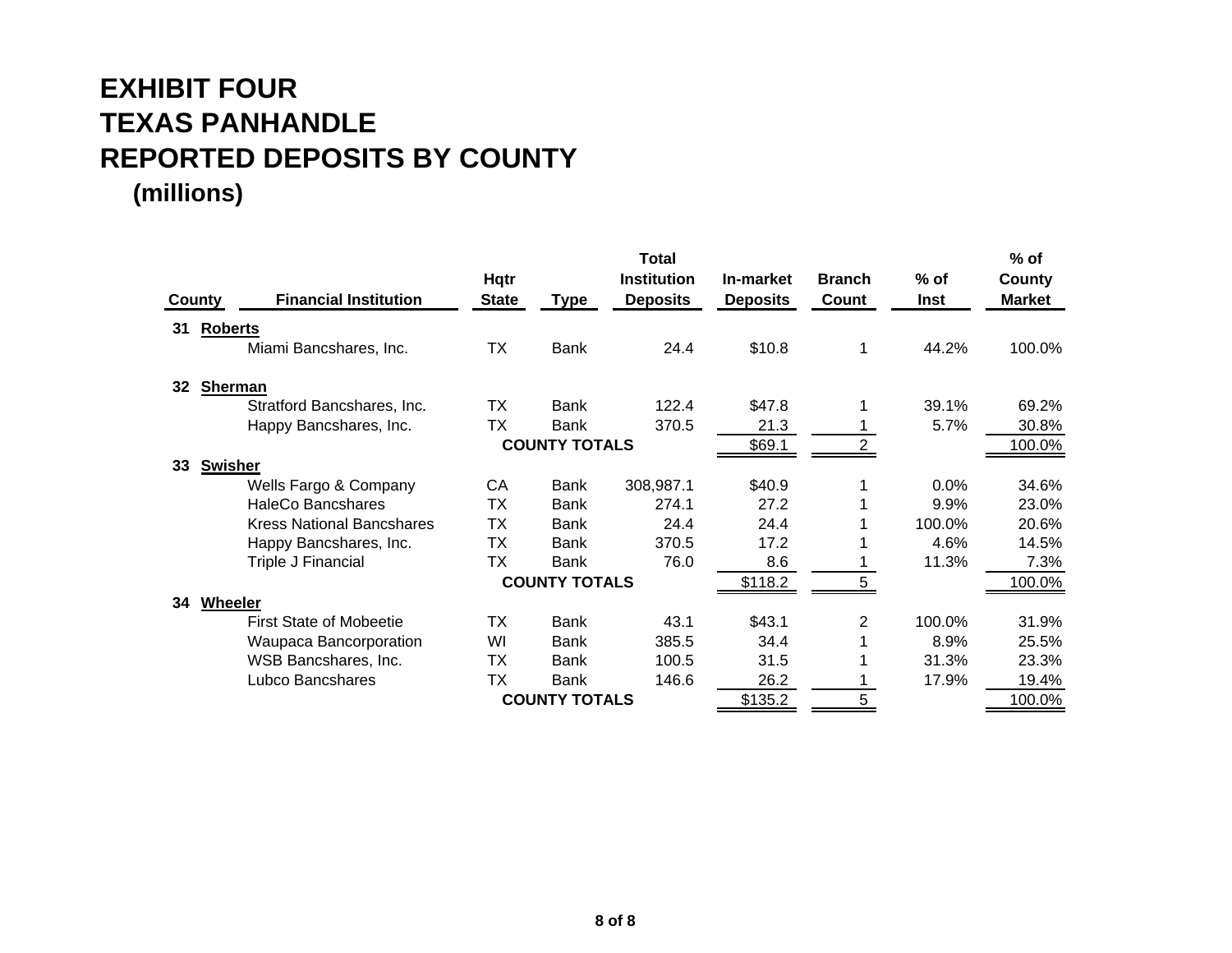## **EXHIBIT FIVE TEXAS PANHANDLE FINANCIAL INSTITUTIONS - RELATED BANKS JUNE 30, 2006 (millions)**

|                  | <b>Financial Institution</b>      | Headqtr<br><b>State</b> | <b>Bank</b><br><b>Subsidiary</b>          | <b>Deposits</b> | <b>Branch</b><br>Count  |
|------------------|-----------------------------------|-------------------------|-------------------------------------------|-----------------|-------------------------|
| 1                | AIM Bancshares, Inc.              | TX                      | AimBank                                   | \$22.2          | 2                       |
| $\overline{2}$   | Amarillo National Bancorp         | TX                      | <b>Amarillo National Bank</b>             | 1,622.150       | 15                      |
| 3                | American State Fin Corp.          | TX                      | American State Bank                       | 149.3           | 3                       |
| 4                | Bank of America Corp.             | <b>NC</b>               | <b>Bank of America</b>                    | 515.3           | 12                      |
| 5                | Baylor Bancshres, Inc.            | TX                      | Memphis State Bank<br>First NB of Seymour | 44.2            | 4                       |
| 6                | Childress Bancshares, Inc.        | ТX                      | First B&T of Childress                    | 68.6            | $\overline{\mathbf{c}}$ |
| $\overline{7}$   | CitiGroup, Inc.                   | NY.                     | CitiBank Texas                            | 225.2           | $\boldsymbol{9}$        |
| 8                | City Bancorp, Inc.                | ТX                      | <b>Community Bank</b>                     | 37.9            | $\overline{2}$          |
| $\boldsymbol{9}$ | Crowell Bancshares, Inc.          | TX                      | <b>Crowell State Bank</b>                 | 20.8            | 1                       |
| 10               | Dalhart FS&LA                     | TX                      | Dalhart FS&LA                             | 66.3            | $\overline{c}$          |
| 11               | DG Partnership, Ltd               | TX                      | First Bank of Muleshoe                    | 66.4            | 3                       |
| 12               | Donley County Bancshs             | TX                      | Donley County State Bank                  | 24.2            | 1                       |
| 13               | Eggemeyer Advisory Corp.          | CA                      | <b>State National Bank</b>                | 41.1            | 1                       |
| 14               | Falcon Bancorporation             | ТX                      | First B&T of Memphis                      | 40.4            | $\overline{2}$          |
| 15               | <b>First Amherst Bancshares</b>   | TX                      | First NB of Amherst                       | 11.974          | $\mathbf{1}$            |
| 16               | First Bancshares of TX            | ТX                      | First NB of Midland                       | 14.7            | $\overline{c}$          |
| 17               | First Canadian Bancorp            | ТX                      | First NB of Canadian                      | 66.6            | $\overline{2}$          |
| 18               | <b>First Community Bancshares</b> | TX                      | First National Bank of TX                 | 4.135           | $\overline{7}$          |
| 19               | <b>First Dalhart Bancshares</b>   | ТX                      | First NB in Dalhart                       | 43.0            | 1                       |
| 20               | <b>First Financial Bankshares</b> | ТX                      | <b>Hereford State Bank</b>                | 88.4            | 1                       |
| 21               | First FS&LA, Littlefield, TX      | TX                      | First FS&LA Littlefield TX                | 35.7            | $\overline{c}$          |
| 22               | First Paducah Bancshs, TX         | TX                      | First NB of Paducah                       | 43.2            | 1                       |
| 23               | <b>First State Bank</b>           | TX                      | <b>First State Bank</b>                   | 20.8            | 1                       |
| 24               | <b>First State Bankshares</b>     | TX                      | <b>First State Bank</b>                   | 64.5            | 1                       |
| 25               | <b>First State of Mobeetie</b>    | TX                      | <b>First State of Mobeetie</b>            | 43.1            | $\overline{c}$          |
| 26               | FirstPerryton Bancorp             | ТX                      | <b>First Bank Southwest</b>               | 532.5           | 8                       |
| 27               | <b>Floyd County Bancshares</b>    | ТX                      | First NB of Floydada                      | 64.9            | 1                       |
| 28               | GrayCo Bancshares                 | ТX                      | <b>Bank of Commerce</b>                   | 10.341          | 1                       |
| 29               | <b>Groom Bancshares</b>           | ТX                      | State NB of Groom                         | 29.7            | $\overline{c}$          |
| 30               | <b>GSB Bancshares</b>             | TX                      | <b>Gruver State Bank</b>                  | 27.3            | $\mathbf{1}$            |
| 31               | <b>HaleCo Bancshares</b>          | TX                      | First NB of Hereford<br><b>HCSB</b>       | 218.8           | 6                       |
| 32               | Happy Bancshares, Inc.            | ТX                      | Happy State Bank                          | 370.5           | 12                      |
| 33               | Herring Bancorp, Inc.             | ТX                      | <b>Herring Bank</b>                       | 200.8           | 5                       |
| 34               | <b>High Plains Bancshares</b>     | ТX                      | Muleshoe State Bank                       | 66.0            | 2                       |
| 35               | ISB Holdings, Inc.                | ТX                      | Interstate Bank, SSB                      | 84.7            | 2                       |
| 36               | JPMorgan Chase & Co.              | NY                      | JPMorgan Chase Bank                       | 203.6           | 3                       |
| 37               | <b>Kress National Bancshares</b>  | ТX                      | <b>Kress National Bank</b>                | 24.4            | 1                       |
| 38               | Lubco Bancshares                  | ТX                      | Citizens Bank                             | 26.2            | 1                       |
| 39               | McLaughlin Bancshares             | ТX                      | <b>Security Bank</b>                      | 53.3            | 4                       |
| 40               | Miami Bancshares, Inc.            | ТX                      | First SB of Miami                         | 24.4            | 2                       |
| 41               | Northern Bancshares, Inc.         | ТX                      | First NB of Chillicothe                   | 31.4            | $\overline{2}$          |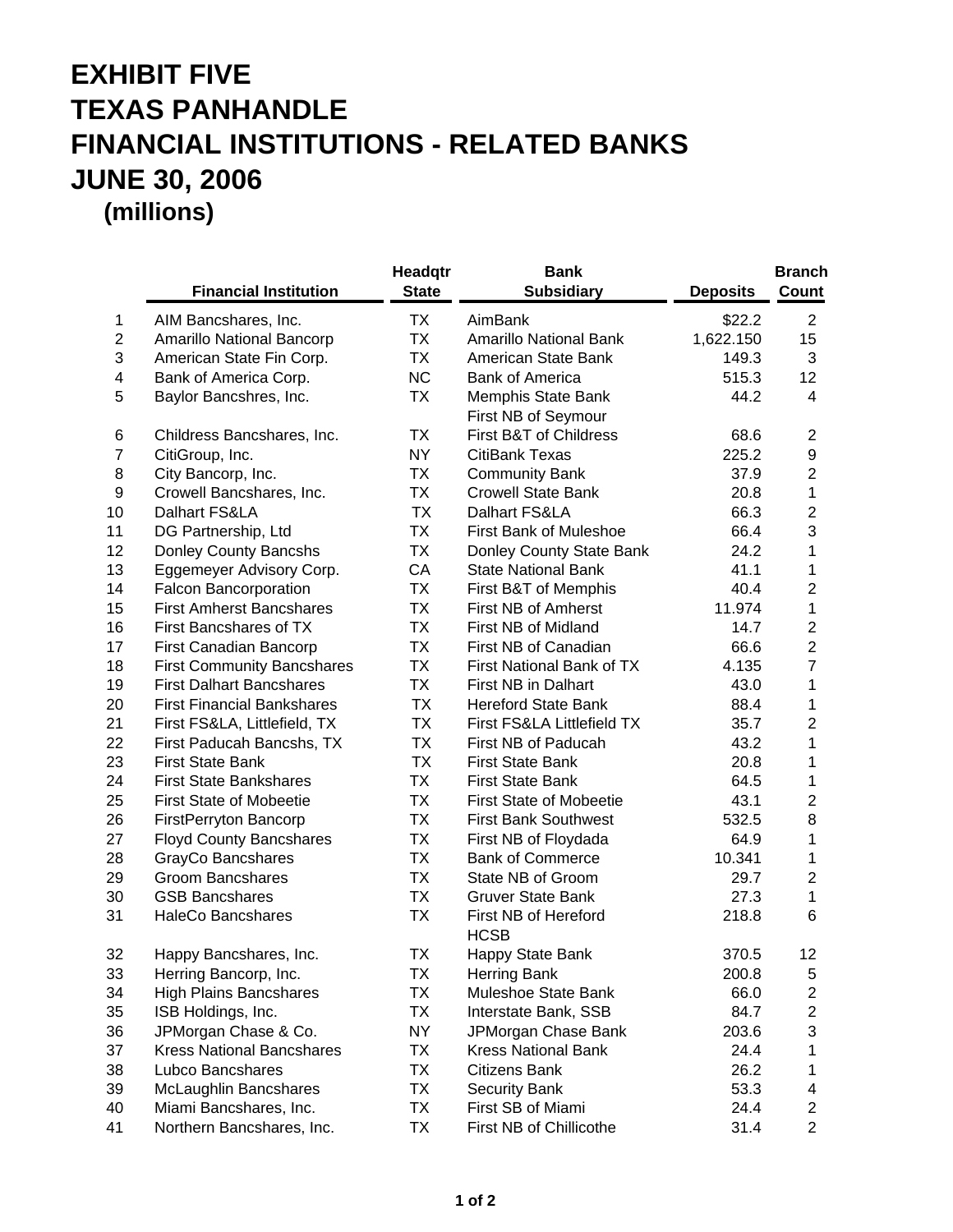## **EXHIBIT FIVE TEXAS PANHANDLE FINANCIAL INSTITUTIONS - RELATED BANKS JUNE 30, 2006 (millions)**

|    | <b>Financial Institution</b>      | Headqtr<br><b>State</b> | <b>Bank</b><br><b>Subsidiary</b>                                                      | <b>Deposits</b> | <b>Branch</b><br>Count |
|----|-----------------------------------|-------------------------|---------------------------------------------------------------------------------------|-----------------|------------------------|
| 42 | Olney Bancshares of TX            | ТX                      | First NB of Borger<br>Fist SB of Canadian<br>Friona State Bank<br>Farmers NB, Seymour | 202.3           | 8                      |
| 43 | Peoples Bancorp                   | ТX                      | Peoples Bank                                                                          | 7.0             | 1                      |
| 44 | Perryton Bancshares               | TX                      | Perryton National Bank                                                                | 70.8            |                        |
| 45 | Plains Bancorp, Inc.              | TX                      | <b>First United Bank</b>                                                              | 258.8           | 9                      |
| 46 | Quannah Financial Corp.           | TX                      | First NB in Quanah                                                                    | 27.6            | 1                      |
| 47 | Quitaque National Corp.           | TX                      | First NB of Quitaque                                                                  | 32.3            | 1                      |
| 48 | <b>Security State Bank</b>        | TX                      | <b>Security State Bank</b>                                                            | 67.9            | 1                      |
| 49 | South Plains Financial            | TX                      | City Bank                                                                             | 64.5            | 5                      |
| 50 | Spearman Bancshares               | TX                      | <b>First National Bank</b>                                                            | 83.1            | $\overline{2}$         |
| 51 | Stratford Bancshares, Inc.        | TX                      | <b>First State Bank</b>                                                               | 122.4           | 3                      |
| 52 | Triple J Financial                | TX                      | Citizens Bank                                                                         | 29.1            | $\overline{2}$         |
| 53 | Waupaca Bancorporation            | WI                      | <b>First National Bank</b>                                                            | 152.3           | 3                      |
| 54 | Wells Fargo & Company             | CA                      | Wells Fargo Bank                                                                      | 473.5           | 12                     |
| 55 | <b>Woodforest Financial Group</b> | TX                      | <b>Woodforest National Bank</b>                                                       | 6.793           | 2                      |
| 56 | <b>World Savings Bank FSB</b>     | CA                      | World Savings Bank FSB                                                                | 109.2           | 1                      |
| 57 | WSB Bancshares, Inc.              | TX                      | <b>Wellington State Bank</b>                                                          | 100.5           | 5                      |
| 58 | XIT Bancshares, Inc.              | TX                      | <b>Security State Bank</b>                                                            | 56.3            | 3                      |
|    |                                   |                         | <b>TOTAL DEPOSITS</b>                                                                 | \$7,213.2       | 193                    |